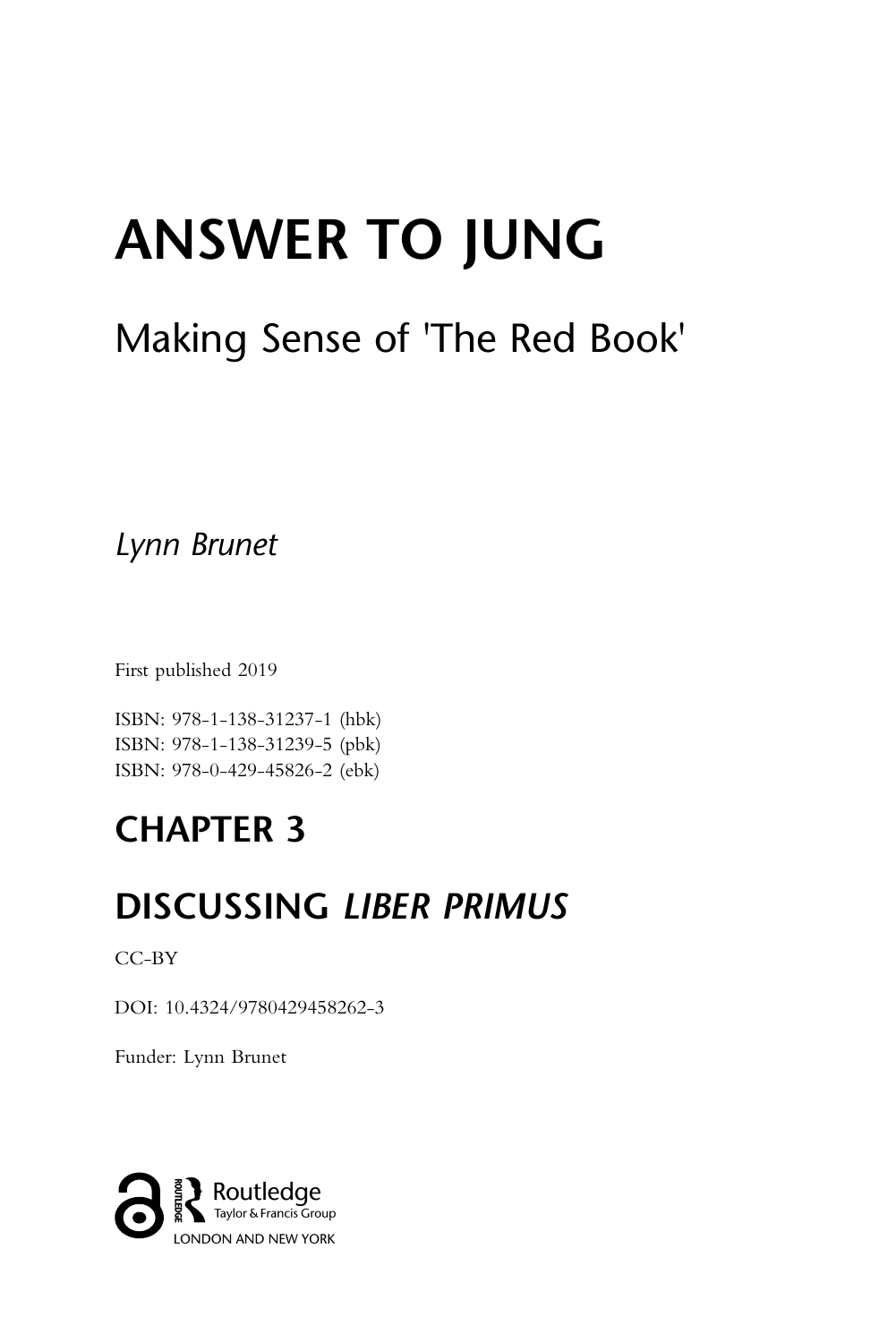# 3 DISCUSSING LIBER PRIMUS

In 1912 Jung began to have a series of dreams which left him with a sense of disorientation and inner pressure but he could think of nothing in his life that would have caused this (Jung 1963, pp. 167–168). It was then he decided to explore his childhood memories and began building a toy town with stones, accompanied by a lot of emotion. Through play, Jung was able to connect with his eleven year-old self and with his childhood dreams. This released a stream of fantasies which he wrote down in the Black Books, a series of journals that were later transferred with commentary and his own paintings and drawings into The Red Book. Later, whenever he came to a block, he would paint, draw or make sculptures in stone, realizing the power of making images to release blocked emotions. Writing these fantasies down, he first saw them as nonsense, and their bombastic language embarrassing. Nevertheless, he continued to record them, sometimes feeling that he was hearing the words, at other times speaking them. A great fear accompanied some of these fantasies, and in order to deal with the fear he realised he had to personify them and create a dialogue with them, a technique which was to strip them of their power (Jung 2009a, pp. 204–205; 2009b, pp. 37–39).

As Jung knew from his work with his patients, art or imaginative play can play an important role in the release of repressed content in the psyche (Jung 2009a, p. 209; 2009b, p. 53). This is due to the fact that the memories of traumatic experience can be stored as separated content in the brain, that is, as images, sensations and affective states that cannot always be described in words; here, the individual can remain amnesic to the narrative expression of the original trauma, while nevertheless feeling the emotional states of fear, anxiety and stress that accompanied it. In Jung's case, the use of play and then art-making, what he called 'an aestheticizing tendency' rather than art per se, was useful in getting the process underway. Later, he moved away from creating visual images as he began to understand how to work with the unconscious from a scientific perspective (Jung 1963, p. 181). However, words did play a major role in his fantasies, but they were not words that enabled him to fully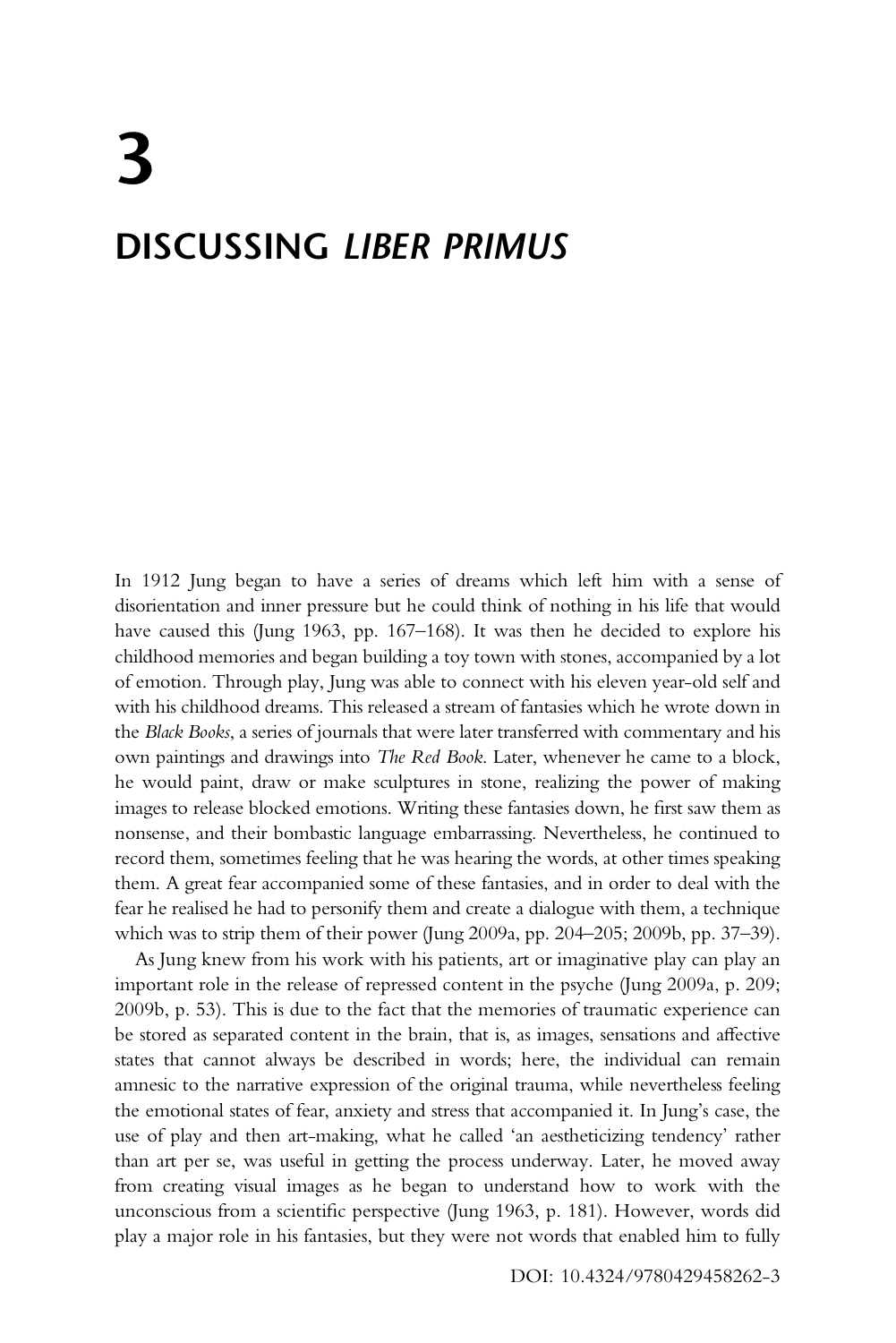understand the context of the experience from which they were drawn. They appeared as a form of high-flown language which he referred to as the language of archetypes, but such language is also that which is used in ritualistic contexts, such as initiation rites or other occult rituals, where archetypal themes are also present. For some time Jung's process of active imagination became a nightly exercise in which he concentrated on a particular mood and allowed the fantasies to evolve from there (Jung 2009a, p. 209; 2009b, p. 53).

The following analysis will address each of the entries in Liber Primus and relate them to particular high degrees of Freemasonry.

#### The Way of What is to Come

#### (Jung 2009a, pp. 229–231; 2009b, pp. 117–126)

The first entry, The Way of What is to Come, was written in retrospect in July 1914 and is an overview of the rest of the entries in Liber Primus. This entry acts as an introduction to the fantasies where Jung personifies two distinct driving forces behind his knowledge and experience: 'the spirit of this time', by which he means scientific rationalism, and 'the spirit of the depths' (p. 229/ p. 119). In The Way of What is to Come it is the spirit of the depths who challenges all of Jung's understanding and knowledge up to this point. The spirit of the depths speaks to him in ritualistic language; it teaches him to subjugate his human pride and arrogance based on worldly success. The spirit of the depths thus appears to be an inner driving force aimed at making Jung confront his hubris and the deficiencies in his spiritual life.

The quote at the beginning of this entry is a Latin version of the biblical text, Isaiah 53: 1–4. It is the prophet Isaiah's description of the way in which the coming Messiah will be treated, that is, despised and rejected, a man of sorrows. Jung then cites Isaiah 9: 6, John 1:14 and Isaiah 35:1–8.

Isaiah 53 is the biblical text read out in the 18th Degree, one of the higher degrees of Freemasonry, also known as Rose Croix of the Ancient and Accepted Scottish Rite.<sup>1</sup> The Rose Croix theme is found in numerous Masonic rites, though it is not to be confused with Rosicrucianism, and there are slight variations across the different versions. This degree takes the Passion of Christ as its starting point and begins at the ninth hour of the day 'when the veil of the Temple was rent in twain and darkness overspread the earth' (Blanchard 2002, Part 1, p. 468, p. 471). Here, the candidate is required to make a symbolic journey of thirty-three days to proceed through the desert to Jerusalem and recover the Lost Word, otherwise known as the sacred name of God, the Ineffable name or the Mysterious and Omnific Word (Yarker 2005, p. 7, p. 13). During this journey the Prelate reads out John 1 from the New Testament. Here, it would seem that two of Jung's biblical quotes in his very first entry in The Red Book tally with those used in the Rose Croix degree. Isaiah 9:6 reads: 'For unto us a child is born' and is a prophesy of the coming Christ. However, in relation to the themes we will be investigating here, it will have ominous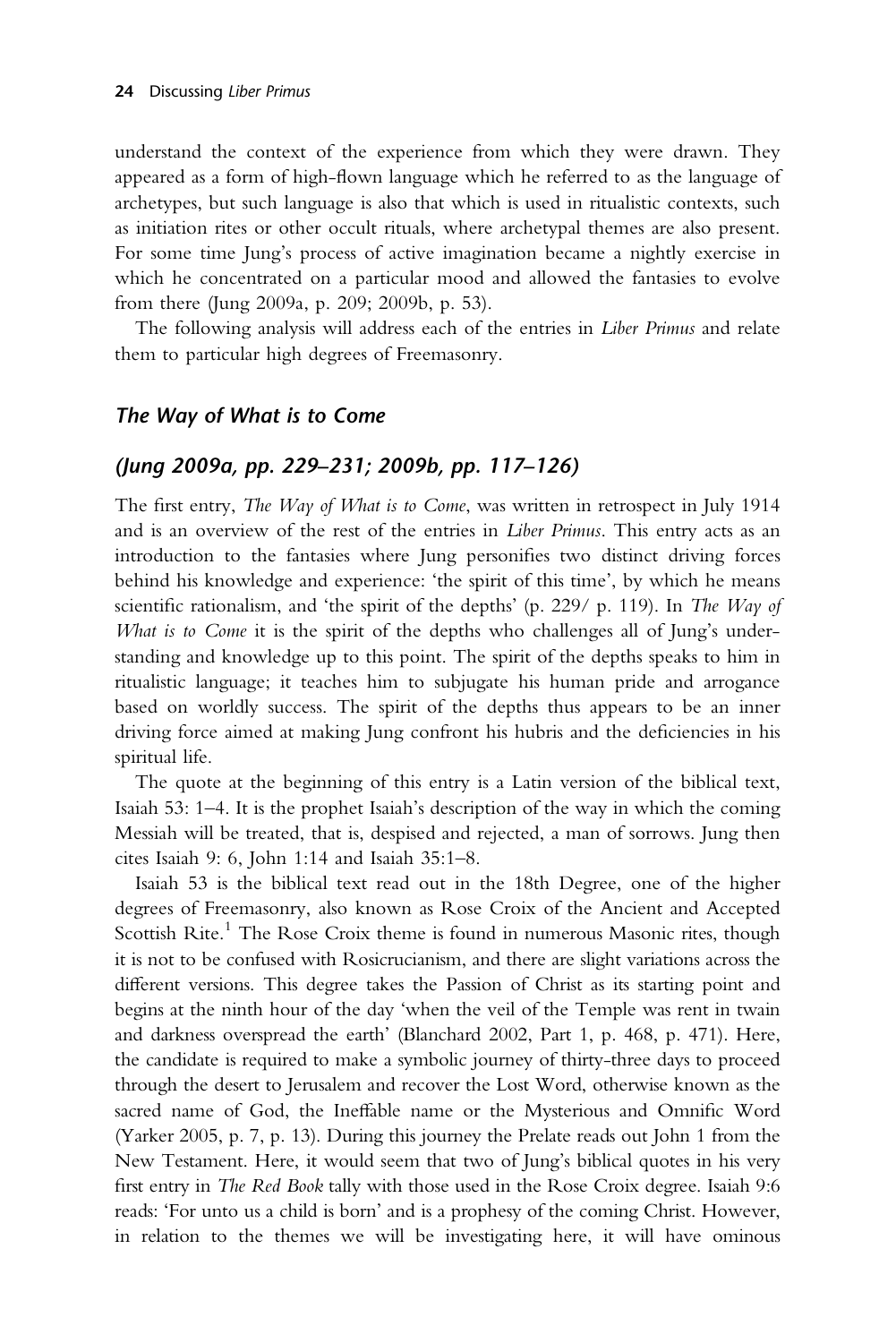significance. Finally, Isaiah 35: 1–8 is in praise of the wilderness and the solitary desert, the site of the initiate's symbolic journey in this degree.

As Shamdasani notes, Jung's wording in this entry reflects his reading of Goethe's Faust, a favourite text since his youth, and one that his mother's 'No. 2 personality' originally urged him to read (p. 229, note 5/ p. 119; Jung 1963, p. 68). Jung talks a great deal about the influence of Goethe and Faust in Memories saying that Faust worked directly on his feelings and that his own work on alchemy reflected an inner relationship to Goethe (Jung 1963, p. 68, p. 222). It is relevant to this argument that Johann Wolfgang von Goethe was a Freemason, initiated in 1780 at Lodge Amalia in Weimar, and remained a member of the Order until he died (Hamill & Gilbert 2004, p. 233). It seems that Jung's attraction to Goethe not only reflected his family's sense of connection to the individual man as well as his sense of an inner reality, but also a more generalised cultural connection in which some of the tenets of Freemasonry were embedded in the literary classics of the day. One of these tenets is the value of humility and the dangers of hubris, which is taken to its extreme in Faust. This is also a theme in The Way of What is to Come.

In the Rose Croix ritual the candidate is told that in order to discover the Lost Word he must seek in darkness and humility (Yarker 2005, p. 168). He is then conducted into three chambers, or apartments. The first, or Black Room, contains a representation of Mount Calvary with three crosses, with a skull and cross-bones on each. Here, the candidate is required to make a solemn meditation on mortality and on Christ's passion as a man of sorrows, wounded and sacrificed for the sake of humanity. In the second, or Red Room, there is a transparency of the ascension of Christ and over it, a transparent triangle surrounded by rays of glory. The third apartment, or Chamber of Darkness, is a representation of Hell with transparencies of monsters, devils, skeletons and human beings in hellish torment (Blanchard 2002, Part I, p. 464). When asked who conducted him on his journey the candidate answers 'Raphael' (Blanchard 2002, Part 1, p. 477). In some versions of this degree there is a member dressed as the angel Raphael (Stichting Argus 1995). The candidate is then conducted seven times around the Lodge room in a symbolic depiction of his journey into the desert in search of the Lost Word.

Jung describes the experience in this entry as one where all his previous assumptions have been shattered when the spirit of the depths plied him with inexplicable and paradoxical nonsense. He talks of laughter and worship, the sense of the ridiculous, the absurd and sacrifice. He calls it 'a bloody laughter and a bloody worship … the foundation stone of what's to come' (p. 230/ p. 122). While the wording of the Rose Croix ritual is solemn and dignified, the application of this in the private spaces of the Lodge room can be otherwise. Here, the requirement that the candidate clothe himself in a garment of humility can be interpreted as an excuse to ridicule and degrade him in the manner of fraternal initiation practices more broadly, eliciting derisive laughter amongst the onlooking members. This is where we need to question whether Jung is describing a spurious version of the rites in which the humiliation of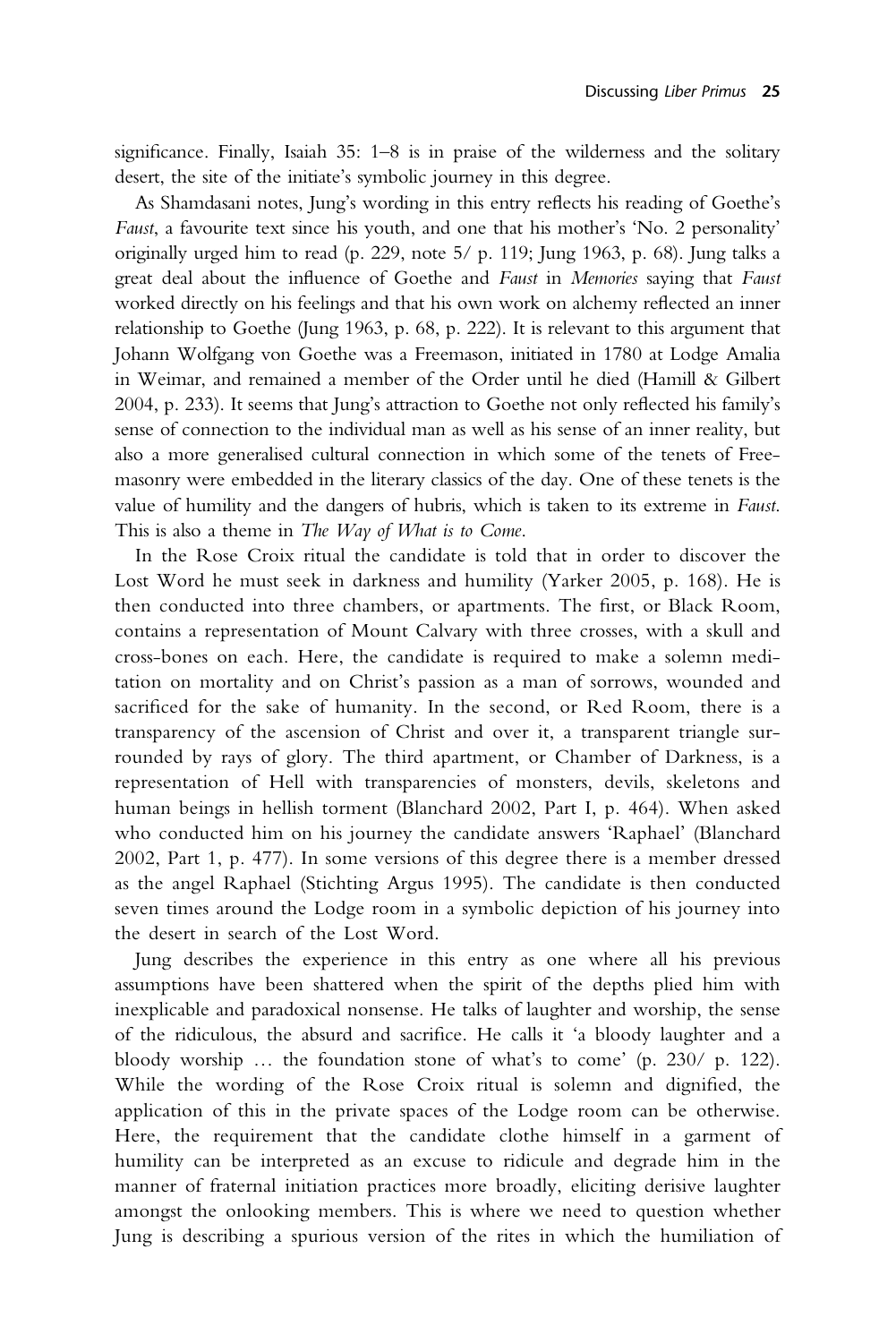the candidate is one of the central features. Jung also talks of the desert calling him back, and in the Masonic rituals the symbolic journeys through the desert are generally enacted as a rite of Circumambulation around the Lodge, often symbolic of an ordeal (Bogdan 2007, p. 47). These circular perambulations, borrowing from the customs of ancient sun-worship, can be repeated a number of times in order to impress the teachings on the mind of the candidate. In his psychology practice Jung employed a similar method of confronting the unconscious of his patients, describing it as a circumambulation around the dream picture, not unlike the method of introducing symbolic elements to the Masonic candidate (Jung 1964, p. 30).

These themes will appear in more detail in later entries but for now he asks for a visible sign to affirm that the spirit of the depths in him is in some way related to broader world affairs. At this point he talks of a most profound and disturbing experience that answers his request for a visible sign. In October 1913 he perceived a terrible vision of a flood that covered northern Europe and the death of countless thousands. With this experience he thought that he was literally going mad and, due to the fact that he had worked with the mentally ill in his professional career, he identified this vision as 'doing a schizophrenia' (pp. 230–231/ pp. 123–124). Later, he realized that his vision was prophetic and pertained to the outbreak of World War One (pp. 201–202/ p. 28). Jung discussed this vision openly and much has been said about it since. It clearly demonstrates a capacity for second-sight shared by others in his family: his cousin, Helene Prieswerk and his mother had various forms of otherworldly knowledge (Jung 1979, p. 16; 2009a, p. 195/ 2009b, p. 7). This capacity may be solely attributed to a hereditary gift, but the capacity for psychic powers has also been noted in the early history of the Rose Croix degree where a reference to second sight, Rose Croix and the Mason's Word appear together in a Scottish verse published in 1638. It states:

For what we do presage is not in grosse, For we be brethren of the Rosie Crosse; We have the *Mason word* and second sight, Things for to come we can foretell aright. (Bogdan 2007, p. 67)

Jung's vision of a great flood was certainly 'foretelling aright' the outbreak of World War One, but the rest of his visions outlined in The Red Book are far more complex and not so readily explained, suffice to say that they appear to be associated with traumatic experiences. Being ridiculed in the course of a confusing ordeal, as he hints at in this first entry, might be enough to banish the experience to the far reaches of the unconscious. But this is only the beginning of a much harsher and more complex set of ordeals outlined in the following entries.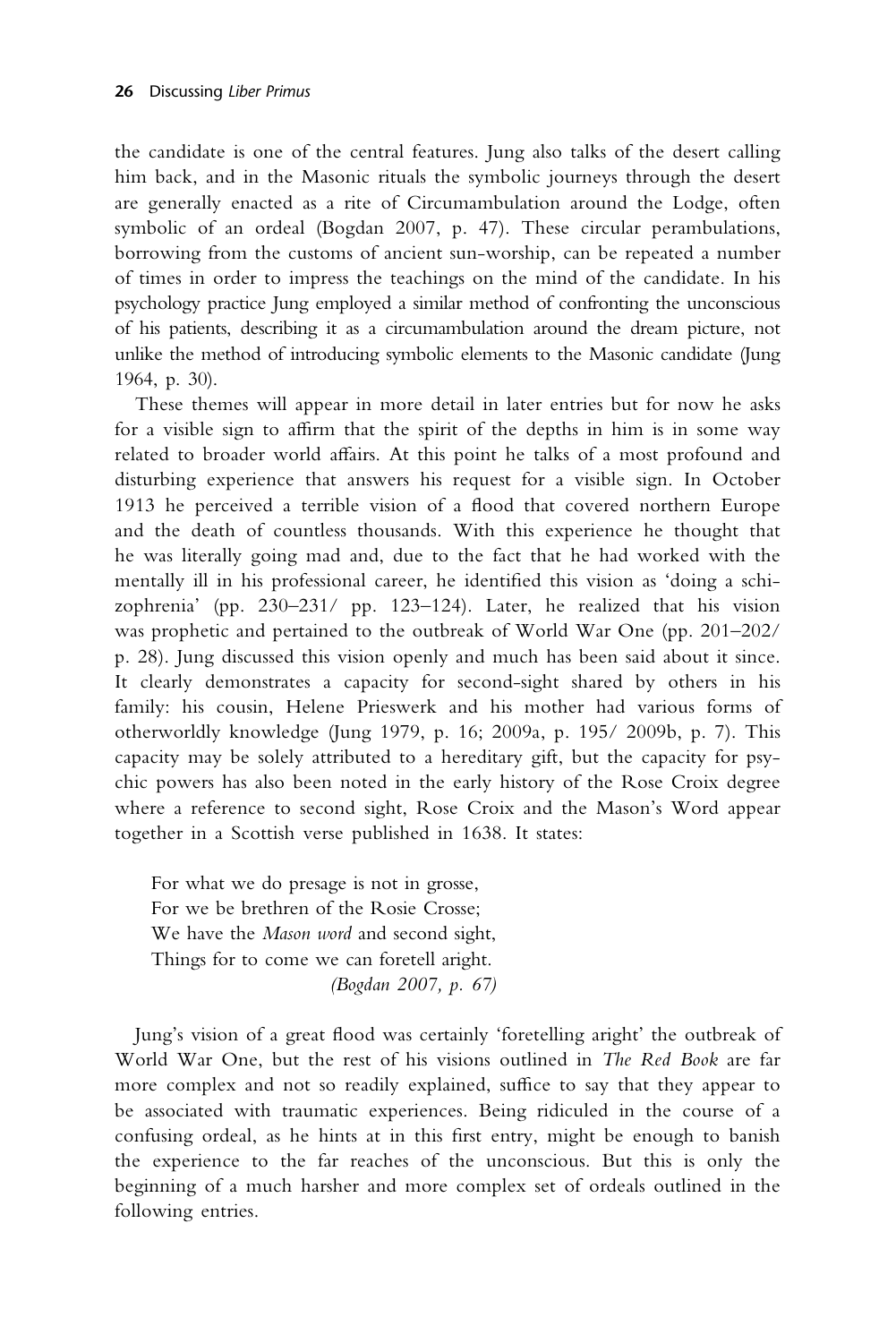## IMAGERY IN THE WAY OF WHAT IS TO COME [FOL. I]

Liber Primus is written in German in a calligraphic script and each entry begins with an illuminated letter as in a medieval manuscript. In the first folio page of Liber Primus the capital letter D of the title, Der weg des komenden, is in red at the top left side of the page. The letter is set against a township with a mountainous background and a church with a single steeple alongside a body of water. It appears to be a depiction of Romanshorn, a town on Lake Constance in Canton Thurgau. Jung's birthplace was the village of Kesswil, where he lived for the first six months of his life (Jung 1963, p. 21), but it is only 5.7 km away from Romanshorn, so effectively Jung appears to be depicting the area where he was born. The church in this image is a central feature of the town; it is the Katholische Kirche St. Johannes. Jung depicts the scene looking west as if viewed from the water and has used artistic license to depict the Alps behind it, as viewed from this perspective the mountains would not appear behind the church. The profile of the mountain range, however, is in accord with the view south from Romanshorn.<sup>2</sup> The image seems to be talking about Jung's birth, but in a dreamlike manner.

In the painting there are exotic sea creatures in the water that do not correlate with those that would normally be found in a Swiss inland lake. Here, an octopus, jellyfish, crayfish, a clam, and red coral symbolically represent the traces of unusual life in the unconscious. A sailing boat in a medieval style with one mainsail and a red flag is near the shore. Its presence suggests some type of journey into the Middle Ages, linking it with the overall form of Liber Novus as a medieval manuscript. In the sky is a symbol of the moon on the left with planets and a sun symbol on the right. Above these planetary forms, in a strip of light blue, are six signs of the zodiac, beginning with Cancer on the left, then Gemini, Taurus, Aries and Pisces (partially hidden by the rays of the sun symbol) and Aquarius on the right. On the spine of the letter is a black and white serpent with a crown on its head, stretching the full height of the D; its tail emerges from a burning cauldron.

In the Ancient and Accepted Scottish Rite there are twelve degrees that are associated with the twelve signs of the zodiac; these are followed by further degrees associated with the sun, the moon and the planets (Blanchard 2002, Part 2, p. 11). Jung's use of these symbols in the skyline suggests that his first painting in Liber Primus is showing us in pictorial form an overview of what is to come. This study will demonstrate that what is to come is a series of rituals belonging to this and other rites. In Freemasonry the Tracing Board is a pictorial representation of the themes and symbols of a particular degree and there are separate Tracing Boards for each degree; in some of the Scottish Rite degrees there are serpents in these pictures. The Tracing Board for the 19th or Grand Pontiff degree, for example, contains a serpent with three heads bound in chains lying beneath the ruins of the city of Jerusalem (Blanchard 2002 p. 13). There is also a serpent represented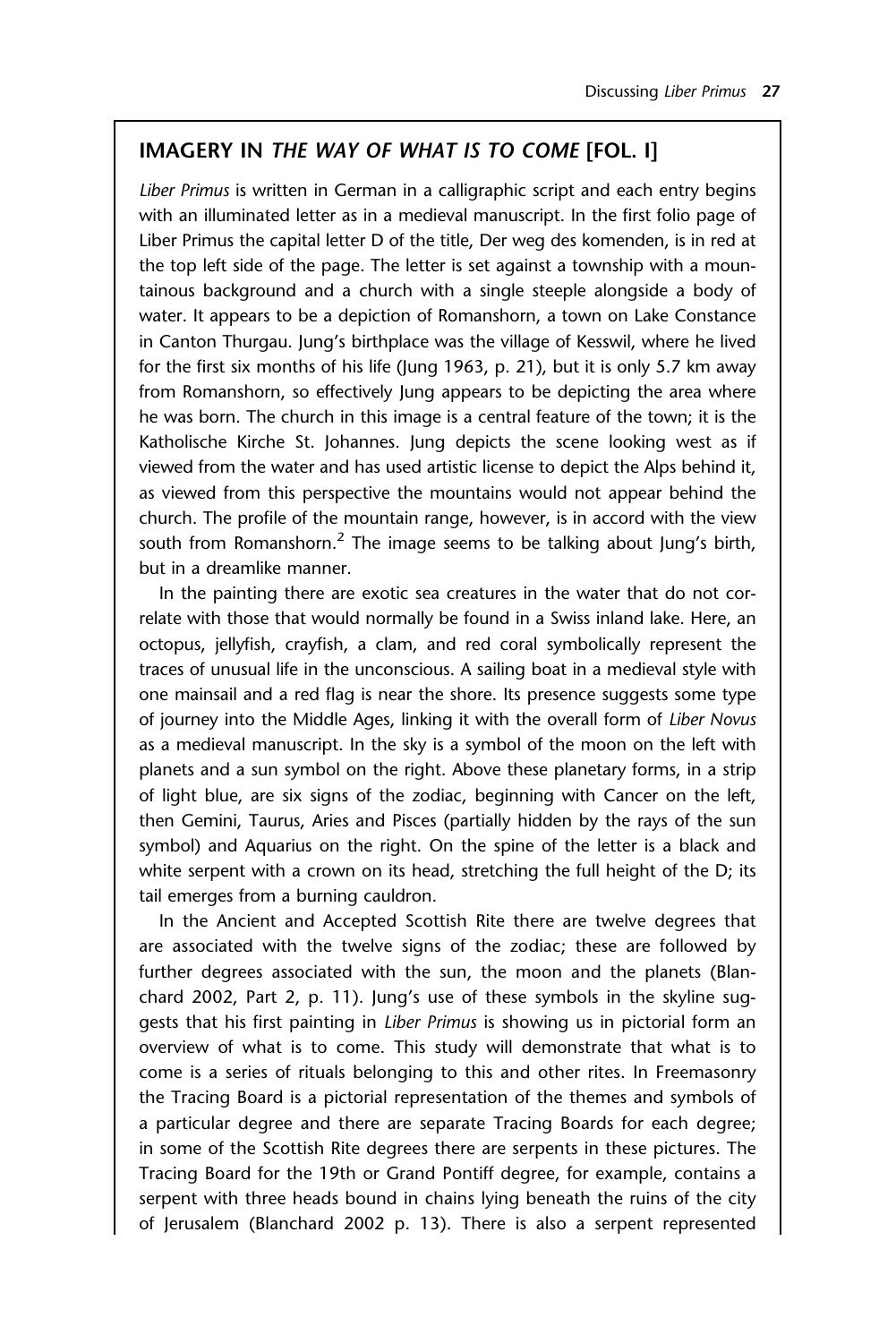entwined around a gold cross in the jewel for the 25th Degree or Knight of the Brazen Serpent (Blanchard 2002 p. 147, p. 153). Freemasonry also incorporates the concept of the Kundalini fire in its initiatory practices, represented metaphorically as a serpent, and this notion and its relationship to Jung's later images will be expanded in the discussion.

Encasing the rest of the letters of Jung's title are a series of tiny images conveying several different scenes, requiring a magnifying glass to examine them. On the top layer are two groups of soldiers in formation facing each other in battle, each with a row of sharp lines suggesting units of medieval pikemen. There is cannon fire between them and a row of houses on the left on fire, which are being defended by a single cannon. The pike formation on the left has three flags, one of which is the French Tricolour (although the national flag of France did not come into existence until after the French Revolution). It is possible that this illustration could be referring to a decisive battle that has determined Switzerland's relations to the rest of Europe since the sixteenth century. This was the Battle of Marignano near Milan in 1515 where cannons and pikes were used together and where the Swiss mercenaries, once the most feared fighting unit in early modern European history, were defeated by the French, led by Francis I, who regained control over this region. The treaty signed after this battle included a clause saying that France and Switzerland would never fight each other again, a determining factor in the Swiss policy of neutrality to this day (Mclaughlin 2016). It is possible that Jung is relating his own 'birth' to the birth of Switzerland as a modern state.

Down the righthand side of Jung's lettering is another ship and white buildings of Middle-Eastern design and there is a tiny figure tilling the soil and another seated at a desk, like a scholar. In the middle row are green leaves and an urn, an arrow, a stretch of water and a hill with palm trees and a white building, which again suggest a Middle-Eastern theme. The bottom row contains desert colours and a crocodile and, lastly, another section of water with sea creatures on the right. These themes, as we shall see, relate to a number of the narratives found in the Scottish Rite. In the Rose Croix ritual, for example, the candidate must symbolically travel into the desert in order to find the Lost Word. Jung's first image suggests a pictorial summary of the themes in Liber Primus that are related in some way to his own birth. It is likely that we are not looking at literal birth here but ritual birth through a series of initiations.

There is one other illuminated letter in The Way of What is to Come; this is the letter W. It is in red on a brown background and contains illustrations of flowering plants. In the Scottish Rite flowers appear in the final stages of some of the initiations as a celebration of rebirth and joy after the more fearful elements of the initiation rites. Isaiah 35:1, which Jung cites in this entry, reads: 'The wilderness and the solitary place will be glad for them; and the desert shall rejoice, and blossom as the rose'.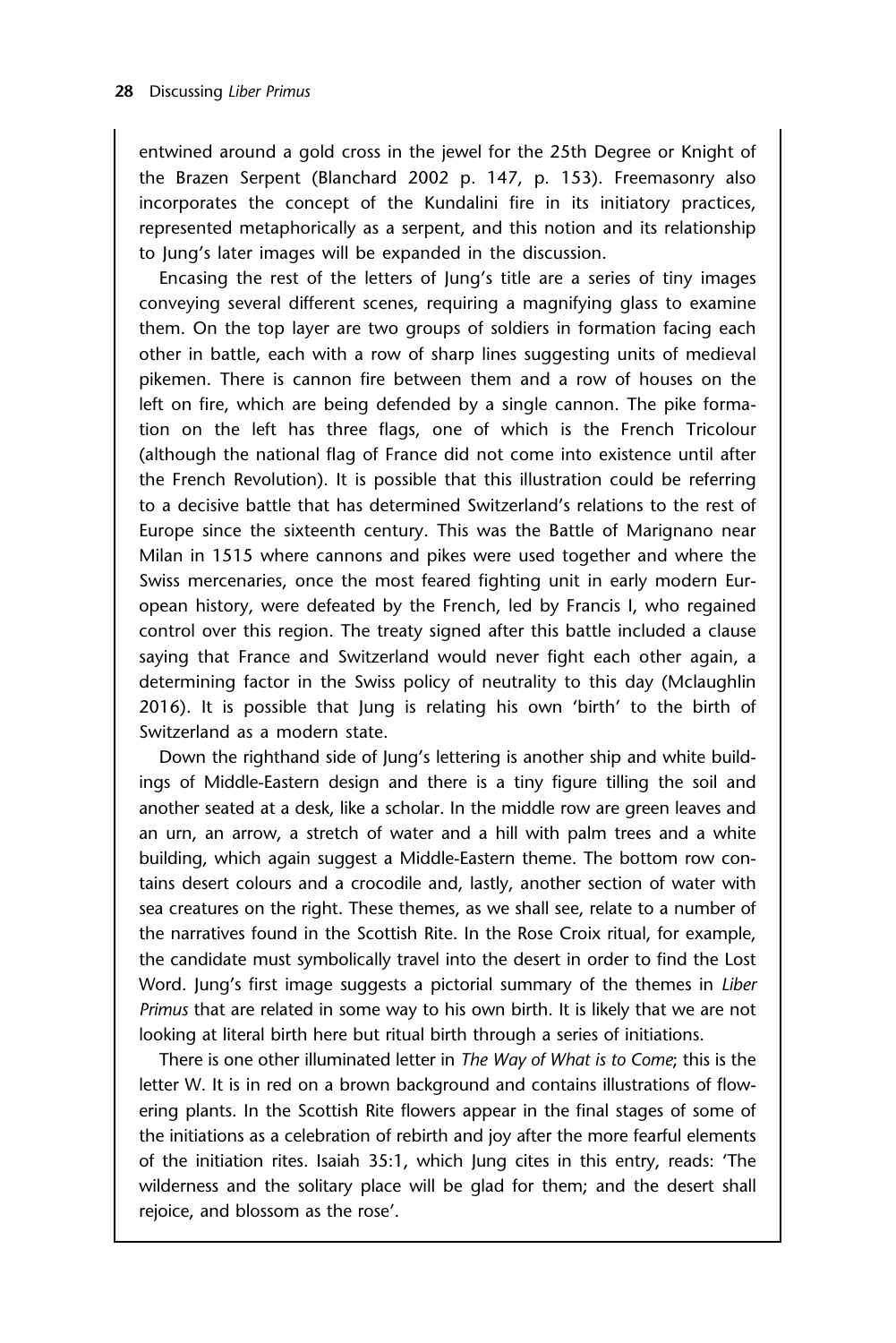#### Refinding the Soul – Soul and God – On the Service of the Soul

#### (Jung 2009a, pp. 231–235; 2009b, pp. 127–140)

In Refinding the Soul Jung reveals that despite his worldly success in every area of his life, he feels that he has lost his soul (pp. 231–232/ pp. 127–130). He saw this as a natural stage of development, the shadow side of life, but acknowledges that in order for there to be a reconnection with his soul then he needs to turn away from outer things. In Soul and God Jung defines his ultimate goal: that by paying attention to his dreams and the images they contain he will be able to find his soul (pp. 233–234/ pp. 130–137). However, the most difficult part of this is to face the feeling that his soul is a child and that he must serve the child in some way, a concept he finds repugnant. He then realises that it is the symbol of the divine child in him that he must approach, and in doing so he must face the feeling of being mocked and scorned, which brings him back to the Isaiah quote where the Messiah is the subject of mockery. He feels he must become not a Christian, but the Christ, and reminds himself of the Eucharist.

In the Rose Croix rite the candidate is firstly required to enter the Black Room and meditate on the mockery and torment of Christ. In this ritual the Master also speaks to the candidate, saying: 'My brother, confusion has come upon our works … confusion reigns on the earth' (Blanchard, 2002, Part 1, p. 471). Jung's wording suggests an intense identification with the mocked and crucified Christ, and also a great deal of confusion, when in Soul and God he says he seems to be speaking in a dream, or like a drunkard. In Jung's entry there is a heavy emphasis on the role of the child and particularly on the concept of the divine child. In 1940 Jung wrote about the divine child, stating that it should not be interpreted in a literal way, but rather as a mythical symbol (p. 234, note 58/ p. 136). On one level this is correct, but given the fact that he remembered having early visionary experiences as a young child, it would be relevant to ask whether this entry might be referring to an early ritual experience where he could have been encouraged to identify with Christ's suffering in a more terrifying and repugnant way.

In On the Service of the Soul (pp. 234–235/ pp. 137–140) Jung allows his fear and apprehension about the course of this journey to rise to the surface. In this entry he discusses the torture and madness of the process and his lack of trust in his own soul, who seems to be leading him into chaos, meaninglessness and terror. For six further nights he sways between fear, defiance and nausea until the spirit of the depths urges him to pray to his depths and waken the dead. In Memories Jung explains the experience of 'loss of soul' or the fantasy of the soul flying or vanishing as a withdrawal into the unconscious or the land of the dead (Jung 1963, pp. 183–184). In contemporary discussions of trauma and dissociation this type of experience has been linked to the brain mechanisms involved when the individual is confronted with a terrifying or life-threatening situation. Here, the non-linguistic areas of the brain accommodate the experience, storing the information as separate images, sensations, affective states and behaviours, but leaving the conscious mind amnesic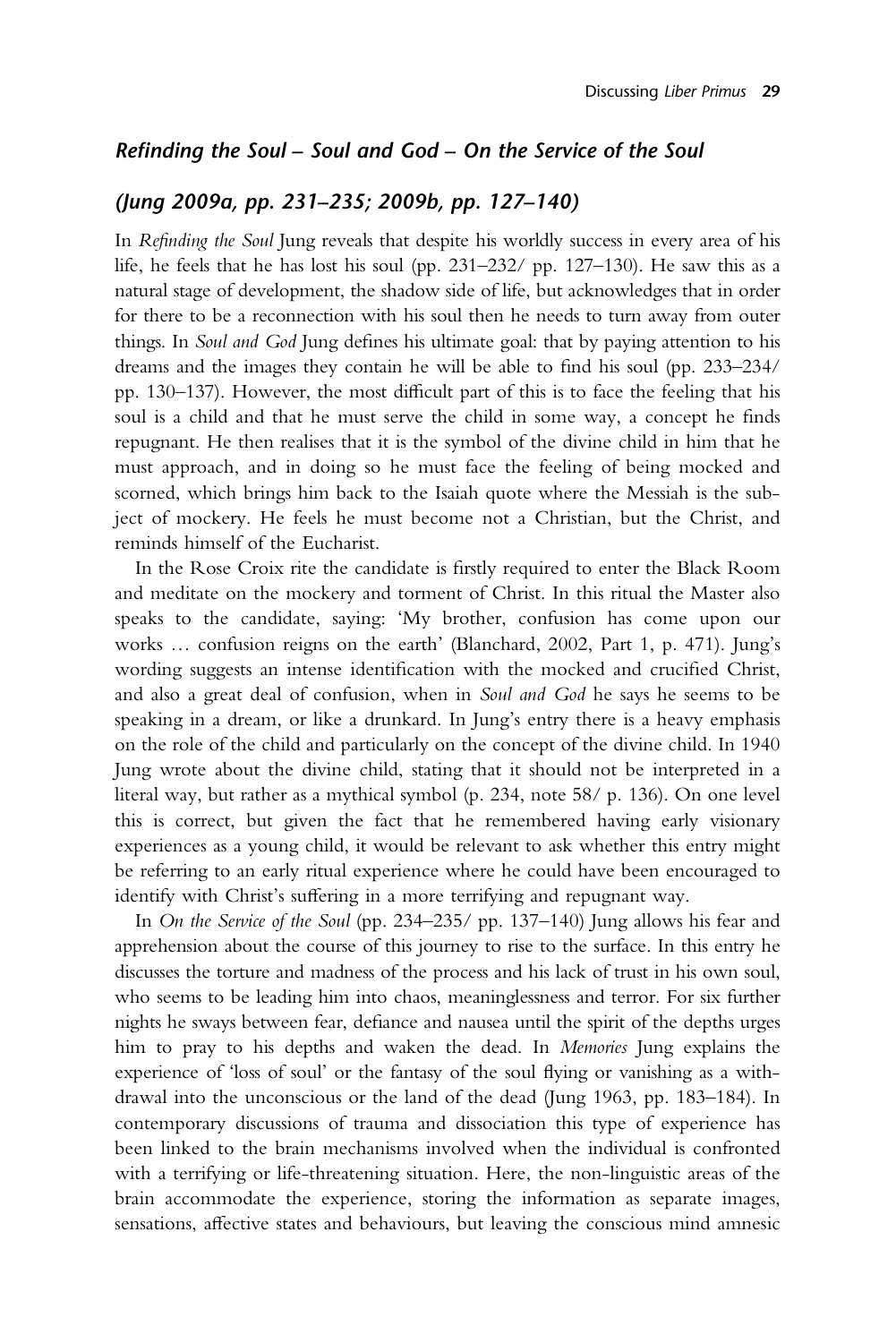to the original events; in effect, these memories are 'dead' to the traumatised individual (van der Kolk 1996, p. 296). To 'waken the dead,' as Jung knew from his work with the unconscious, is to bring these memories back into the conscious mind. This is the task the spirit of the depths has set before him.

# IMAGERY IN REFINDING THE SOUL – SOUL AND GOD – ON THE SERVICE OF THE SOUL [FOL. II]

The letter D in blue and on an olive background begins the first entry, Refinding the Soul. In the centre of the D is a white dove, a symbol of Jung's soul, and seven red roses accompanying the dove, a further suggestion that we may be looking at Rose Croix symbolism. There is a faint decorative motif in the letter itself in what appears to be gold paint. The next illuminated letter is S, introducing the entry, Soul and God. This letter is painted in gold and is set against a backdrop of green grass and a purple sky with a green tree on the left, a white dove in the top right section of the S and a black snake in the bottom left. Tree and serpent symbolism, often combined together, existed in many ancient faiths and, as Jung himself observes, there are many links between Christ and the tree symbol. One example he discusses is an Italian fresco where Christ is crucified on the tree of knowledge, indicated by the presence of a serpent wound around the trunk of the tree (Jung 1964, p. 80). Given the role of Christ's crucifixion in these entries it would be fair to say that the illuminated letter S may be a reference to this theme in the Rose Croix degree. The coupling of the serpent with the dove here may also be a reference to the priests of antiquity who were told to be wise as serpents and harmless as doves (Yarker 2005, p. 40). The third illuminated letter, the letter U, introduces the entry entitled On the Service of the Soul. This letter is in red and is set against a forest of trees in the foreground and a body of water and mountains in the background. In the centre of the letter is a castle-like building with a red flag flying from its tower. This image appears to be related to later entries in Liber Secundus that take place in a castle in the forest.

# The Desert – Experiences in the Desert

# (Jung 2009a, pp. 235–237; 2009b, pp. 141–146)

On the sixth night Jung says that his soul leads him into the desert and here he describes, in palpable terms, the feeling of wandering through hot sand, suffering from dreadful thirst, leaden heat and the torment of not knowing where the path is leading. He says it feels uncanny and like a hot hell. This journey seems to be taking place for many days; at one point he says it was his twentyfifth night in the desert but he wonders why he feels like his soul is a desert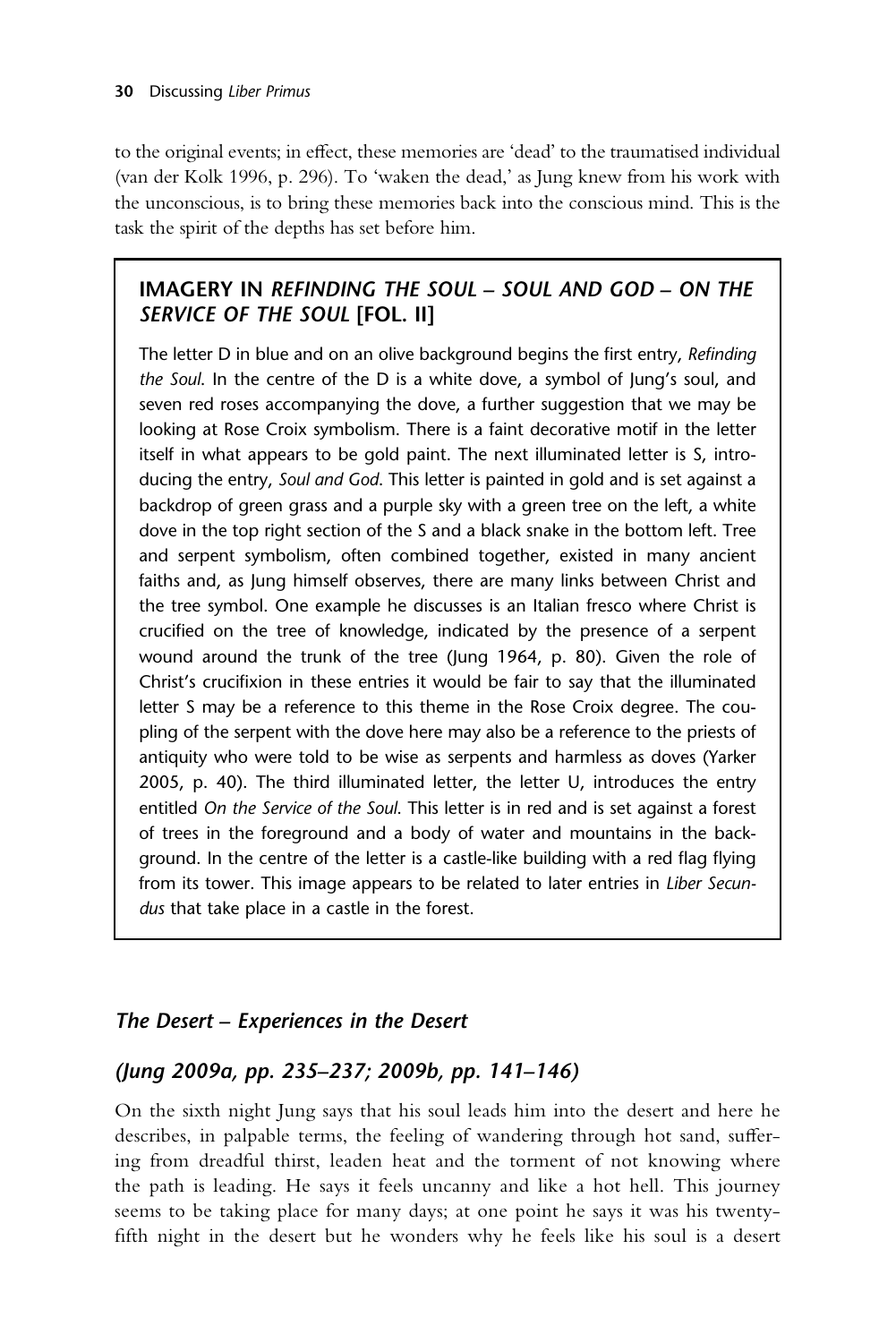and what he is doing there. He then reminds himself of the biblical phrase, 'in the beginning was the Word', spoken by the ancients and thinks of Christianity. As he progresses on this torturous journey he suffers from doubt, confusion and scorn, and reprimands himself for his worldly ambitions, challenging his vanity. His experiences in the desert are also accompanied by moral teachings; in this case it is the value of patience and the ability to wait rather than expect everything to be resolved quickly (pp. 235–237/ pp. 144–145). Such an experience seems totally unrelated to an upbringing in Switzerland.

As stated previously, in the Rose Croix degree the candidate's allegorical journey to Jerusalem to find the Lost Word is undertaken as a perambulation around the Lodge; the journey is said to last thirty-three days, symbolic of Christ's years on earth. At the end of the journey when the Word is recovered, John chapter 1, 'In the beginning was the Word …' is read out. Jung cites this passage at the end of the entry entitled The Desert. The rituals of Masonic degrees, when practiced according to the dictates of Grand Lodge, are intended to be solemn and dignified but they can also be performed in a less dignified, and even abusive, manner. The metaphorical journey through the desert can be one part of the ritual where the blindfolded candidate may undergo scorn, humiliation and mistreatment by his brothers, a journey known as the Rugged Road (Malcolmson 1999, p. 55). Jung does not mention being blindfolded or blinded in these entries but there is another way in which the candidate can be tricked during the desert journey and this is through hypnosis. The tangible desert atmosphere in Jung's description suggests the possibility that the fantasy may have been imprinted on his memory through a powerful form of suggestion.

The use of hypnotism was a popular practice in Masonic Lodges from the eighteenth century. Amongst those contemporary Freemasons who have commented on this practice is J.D. Buck who acknowledges that within the fraternity there has been the abusive use of hypnotism (Buck 1967, p. 51). He says: 'the Hypnotist cannot reduce the mind of a trusting but ignorant brother to the condition of imbecility without facing the law that counts such a crime as no less than murder'. Here, the question is whether Jung was recalling an experience of the desert that was part of an initiation rite where he might have been under hypnosis to make him believe that he had literally spent twenty-five nights in the desert. Could his reference to the ancients who speak of the Word be a memory of the elders who would have been conducting this ritual? The twenty-five nights in the desert may also be significant from a Masonic perspective. An earlier version of the Scottish Rite, known as the Rite of Perfection, was instigated in 1762 by the Council of Emperors of the East and West. This version had twenty-five degrees, as opposed to the thirtythree degrees of the Ancient and Accepted Scottish Rite, which was first introduced in 1786 by Frederick the Second, King of Prussia (Blanchard 2002, Part 2, p. 427).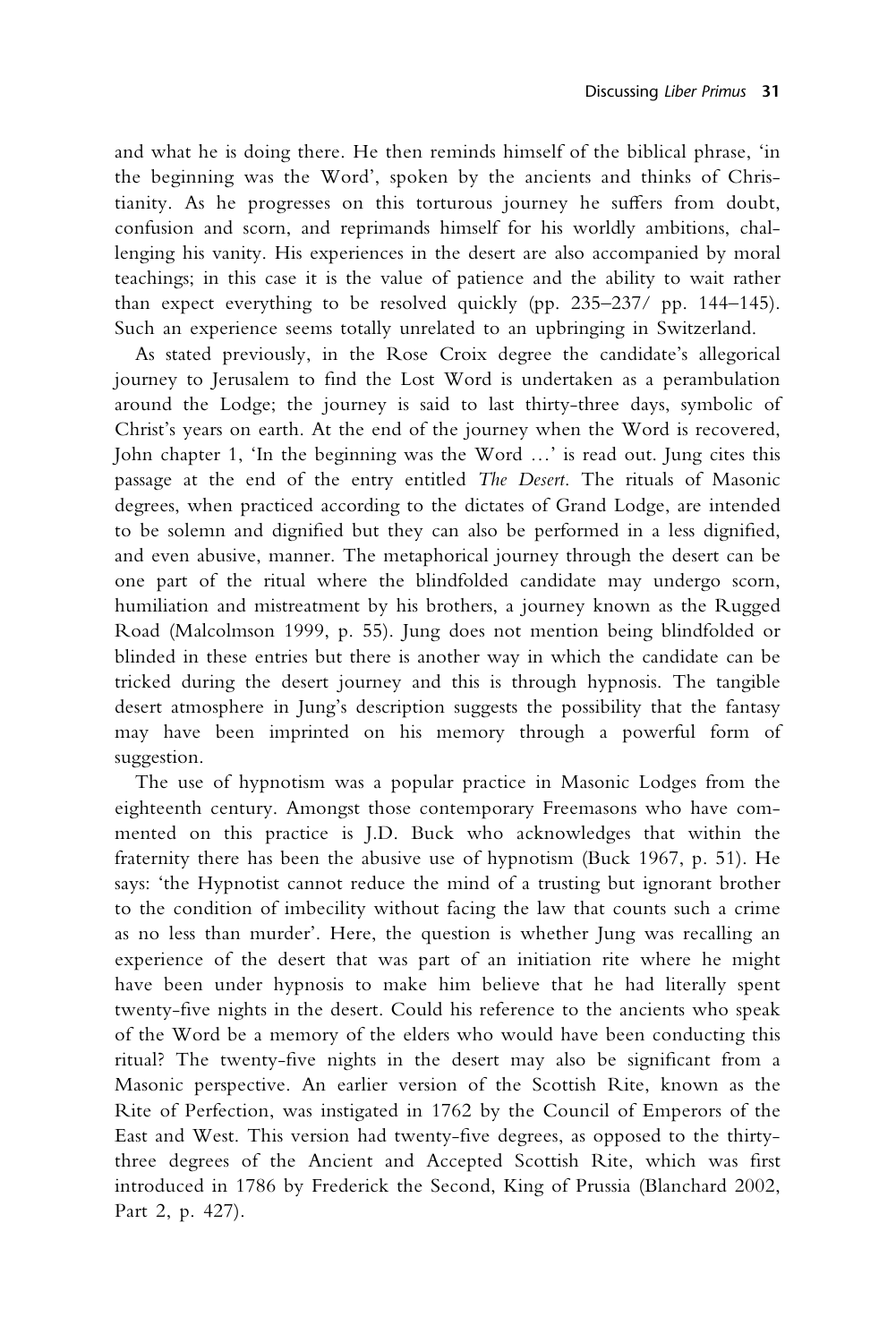#### IMAGERY IN THE DESERT – EXPERIENCES IN THE DESERT [FOL. III]

An illuminated letter D begins the next entry. The letter is in red and is entwined with the black and white snake that originally appeared in the first image. The letter is set against desert sand and a blue sky and in the middle of the letter is a figure in white, ragged clothing suggesting the forlorn candidate (Jung himself) undergoing the trials of the initiatory desert journey. The letter for the next entry, the letter E, is in blue set on a gold background but does not contain any symbolic imagery.

#### Descent into Hell in the Future

#### (Jung 2009a, pp. 237–240; 2009b, 146–156)

This next entry is a record of a vision Jung had on 12 December 1913. An alternative title for this entry was crossed out in the Corrected Draft; this was The Mystery Play, First Night and Jung says that the battle at this point was with scorn, disturbing him for three days and nights (p. 237, note 81/ p. 146). This original title suggests that Jung was becoming aware that these might be Mystery Plays in some form but by crossing out the title was unsure about this. His comment that it was a battle with scorn suggests that he could be remembering the humiliation and scorn of an initiatory trial.

In this entry Jung describes a terrifying descent into a deep cave which leads him to face the possibility that he might be going mad. It begins with the frightening sound of many shrieking voices and a sense that he is falling along grey rocks into a dark cave and then crawling to an inner cave through black muddy water, a river of death. He must reach a luminous red stone, a six-sided crystal. Beyond this there shines a red sun but the walls are covered with thousands of serpents and then a stream of red blood surges up. When he reaches the stone he picks it up to discover a deeper horror: he sees the bloody head of a man and realizes that it is the blond hero who lies murdered there. A large black scarab floats past and then a new sun glows, a sun of the night. The whole scene envelops him with terror and confusion. Later, when pondering on the scene, he admits that he has taken part in the murder of the hero and participated both as the sacrificer and the sacrificed (p. 239/ p. 153).

In the Scottish Rite, the 9th Degree, known as Master Elect of Nine, has a similar narrative. It is set beside a cave near Joppa, on a winding road that leads to Jerusalem. The cave has running water and a burning lamp suspended from the ceiling, and on the top of the mountain above the cave is a figure of the setting sun. Near the rocks surrounding the cave the candidate discovers a murdered man lying with his head on a rock. In order to create this scene the ante-room of the Lodge is set up with an artificial cave, a depiction of running water and an effigy of a man lying down with his head separate from his body (Blanchard 2002, Part 1, pp. 158–159). It is, as Jung sensed, the scene of a Mystery Play. In this ritual the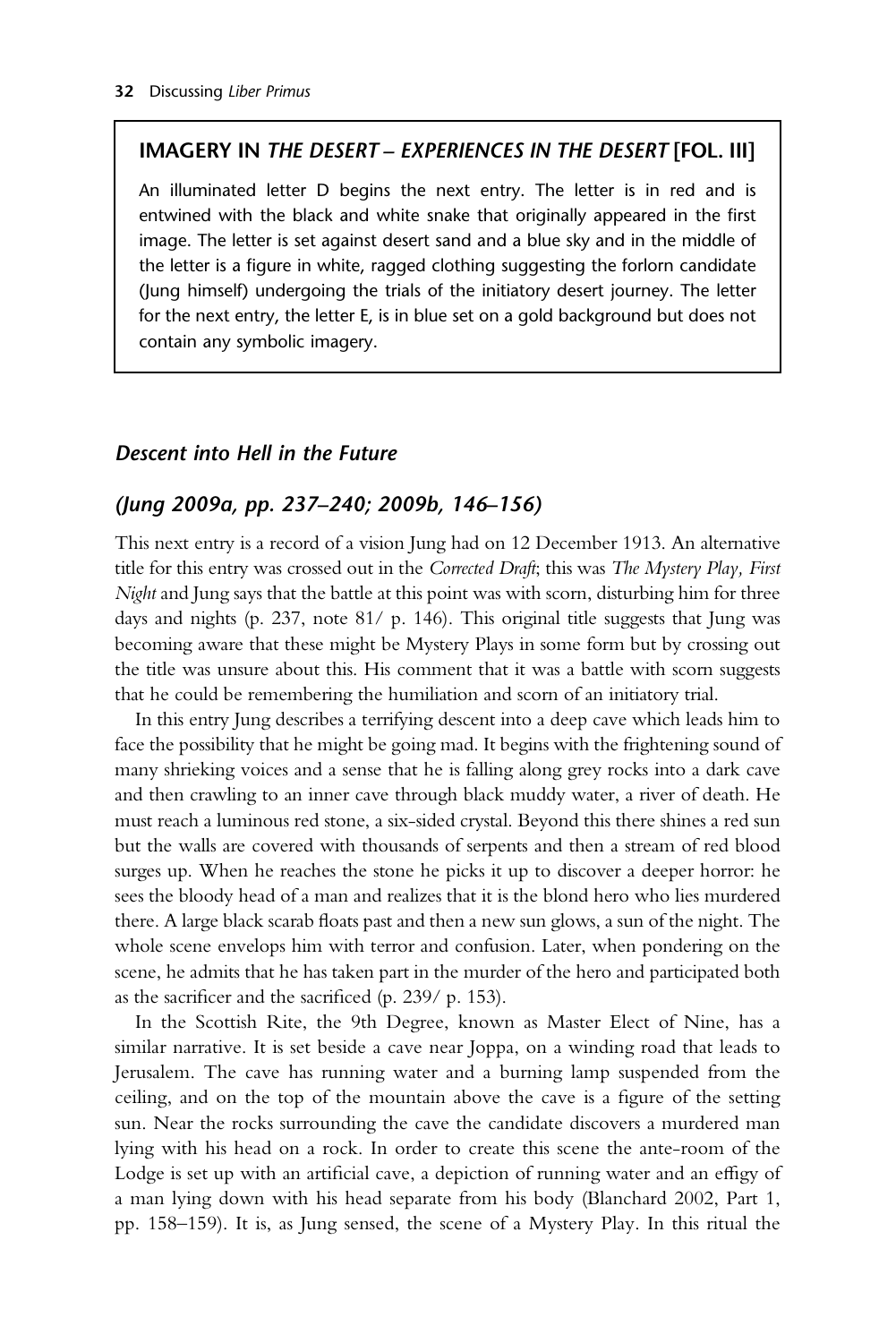candidate undergoes a 'trial of conduct and courage' and is accompanied by eight of the members to capture one of the murderers of Hiram Abiff, Freemasonry's greatest hero and the master builder of King Solomon's Temple. The miscreant is said to be hiding in a cave and the candidate is invited to go with eight other brothers (the Elect of Nine) to pursue the miscreant, seize him and bring him back to Solomon's palace where he will be punished. The candidate is then conducted, blindfolded, to the cave by the Master of Ceremonies where he hears frightening sounds such as groans and the rattling of chains. He is told not to be afraid and is instructed to kill the villain with his poniard and then strike off his head. Unfortunately, when he presents the head of the traitor to the Sovereign he is reprimanded for having murdered the traitor and is then ordered to be put to death. One of the brothers prepares to strike the candidate but it is only due to the Captain of the Guard's plea that he is spared from execution. The lesson of this degree is that no one has the right to take the law into his own hands, while the severed head symbolises the repression of the human passions (Blanchard 2002, Part 1, pp. 161–168; Part 2, p. 401; Yarker 2005, p. 186).

In the Master Elect of Nine the candidate is tricked into thinking that he has murdered the traitor, although an adult who has proceeded through a series of Masonic degrees would be perfectly aware of the theatrical nature of these rituals. A child, however, and one who may have been hypnotised, or at least in a state of terror and dissociation, might take on board the shocking guilt that he has, indeed, murdered someone. Jung's vision is very similar to the Master Elect of Nine, but it does create a slightly different atmosphere. The presence of a thousand snakes climbing the walls is not characteristic of this ritual. Instead, as Jung later recognized himself, such a scene is reminiscent of the Mithraic Mysteries (p. 252, note 211/ p. 197). Mithraism was an ancient Indo-Iranian religion that was taken up as a cult of the Roman army and spread to the outer reaches of the empire by the Roman legions. It was always celebrated in caves and involved an excruciating series of initiatory trials in accord with the demands of military life (Burkert 1987, pp. 6–7, pp. 102–103). In Freemasonry, Mithraism is regarded as one of the ancient mysteries upon which the Order has drawn, though the modern version is seen to be a faint reflection of this older system (Mackey 1905, p. 192; Hutton 1999, p. 59). In the 32nd Degree, or Sublime Prince of the Royal Secret, the Commander in Chief gives a detailed lecture where he discusses Mithraism and the fact that Mithraic themes became popular in German Masonry (Blanchard 2002, Part 2, pp. 438–441). It is possible that Jung's vision of the thousand snakes covering the walls of the cave was either theatrically contrived or introduced through hypnotic suggestion.

Mithraism was also represented in one of the degrees of the Ancient Primitive Rite of Memphis-Misraim, the 64th Degree, or Sage of Mythras, which appeared in 1881. This rite originated by combining two 'Egyptian' rites, those of Memphis and Misraim. Giuseppe Garibaldi was its first Grand Master and it was said to have been popular amongst the military (Bogdan 2007, pp. 97–98). Here, the neophyte had to descend into a sacred vault or tomb and pass through seven stages of initiation represented by seven metal doors or seven metal rungs of a mystic ladder,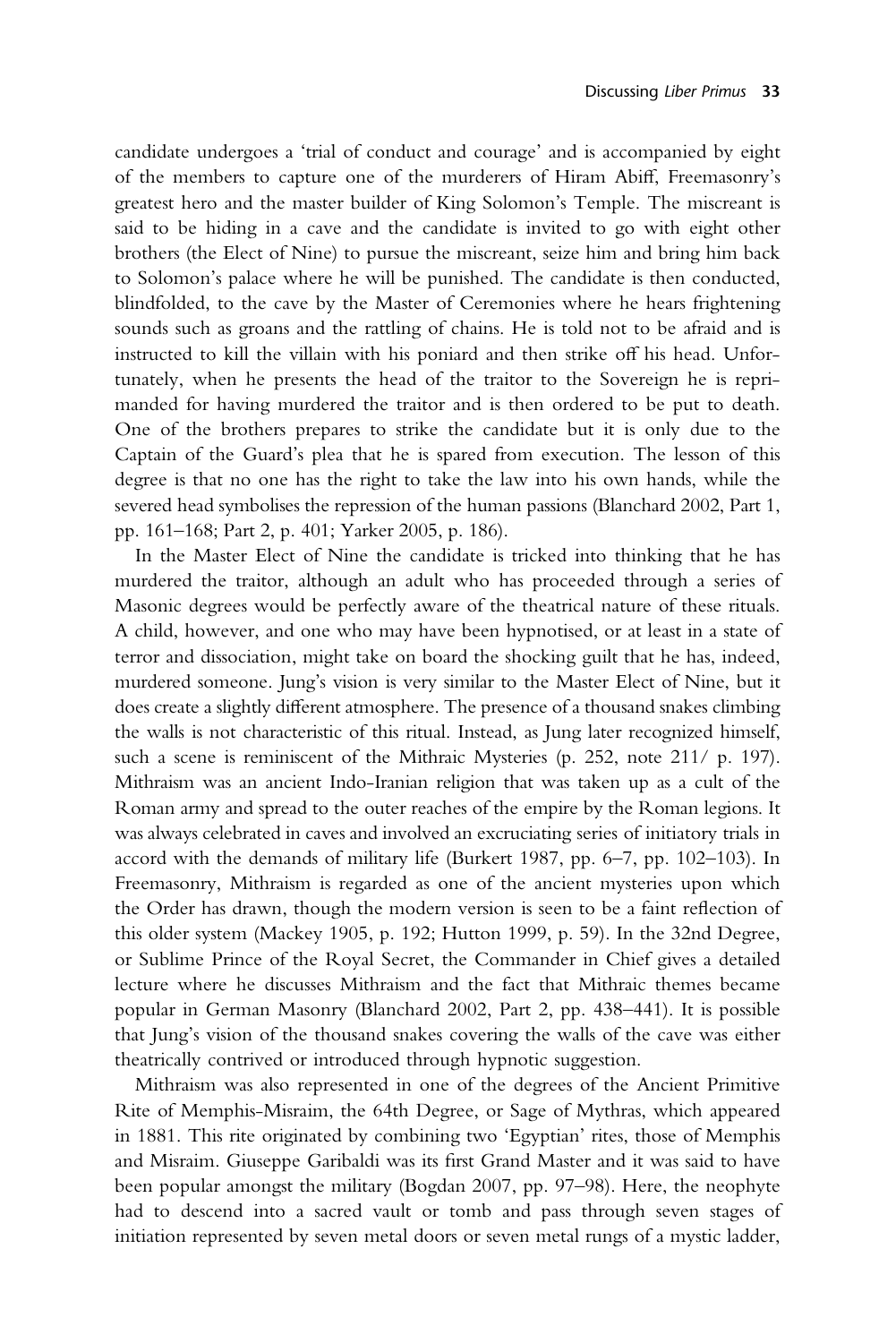though the depiction of snakes covering the walls does not appear in descriptions of this ritual. However, an anonymous text produced in Germany in 1770 known as the Crata Repoa, oder Einweihungen der Egyptischen Priester (Crata Repoa, or Initiations of the Egyptian Priests) became the basis for a rite that might be more closely related to Jung's description in this entry. Its seven degrees remained in the French system until the end of the nineteenth century (Hall 1937, pp. 169–170; Hornung 2001, pp. 119–121). It was one of a number of ritual inventions that arose during the late eighteenth century under the influence of several famous personalities practising in France and Germany, namely Comte de St Germain, Cagliostro and Anton Mesmer. The French translator of the Crata Repoa, J.M. Ragon, described it as 'a concoction by learned Germans of all that is to be found in ancient writers on initiations' (Hall 1937, p. 161). Egyptian themes were included in this rite, and in the second degree, called Neocorus, the initiate suffers a severe test in an obscure chamber called Endymion, the Grotto of the Initiates, a chamber filled with reptiles, where the initiate has a live snake thrown at him to teach him to withstand bodily terror (Hall 1937, p. 162, p. 169). Jung's experience in the cave connotes a similar horror to that conveyed in the Crata Repoa.

In an attempt to understand the terrifying imagery and madness of this vision Jung addresses each of the elements separately (pp. 238–240/ pp. 149–156). He relates the myriad voices to his endless thoughts, binding and imprisoning his soul, the central crystal to the stone of wisdom, and the black scarab beetle to the Egyptian symbol of death and renewal. He also relates the murder of the hero to the capacity in men to destroy each other and later, when he thinks of his earlier vision of the great flood, makes sense of this vision in terms of the war that was to come. This leads to thoughts on the nature of evil and personal responsibility, but not to any realisation that he may have undergone an actual initiation like this at an earlier point in his life. By naming this entry, A Descent into Hell in the Future, Jung signals that he has to approach this traumatic experience by degrees and only touches on its Mithraic character at this point. In his later entries he allows himself to experience its hellish nature more fully. Now, though, he says, 'you are right to fear the spirit of the depths, as he is full of horror' (p. 238/ p. 151). The discussion of the Mithraic character of his visions will be dealt with at a later point in the discussion, but suffice to say that it has been noted in the literature of ritual abuse that Mithraism has been incorporated into some of the more frightening ordeals associated with the initiation of the young (Tolman 2016).

# IMAGERY IN DESCENT INTO HELL IN THE FUTURE [FOL. III]

This entry begins with the letter 'h'. The letter is in gold on a black background with an explosion in a blood red colour behind it. The red shape connotes several images: it is at once the shape of a palm tree, exploding blood, or fire. In the ritual of the Master Elect of Nine, the colour red is employed in a number of the decorations. The ritual begins in Solomon's palace where the hangings are in red and connote flames; the aprons the members wear are white, spotted with blood and lined and bordered with black, with a bloody arm holding a dagger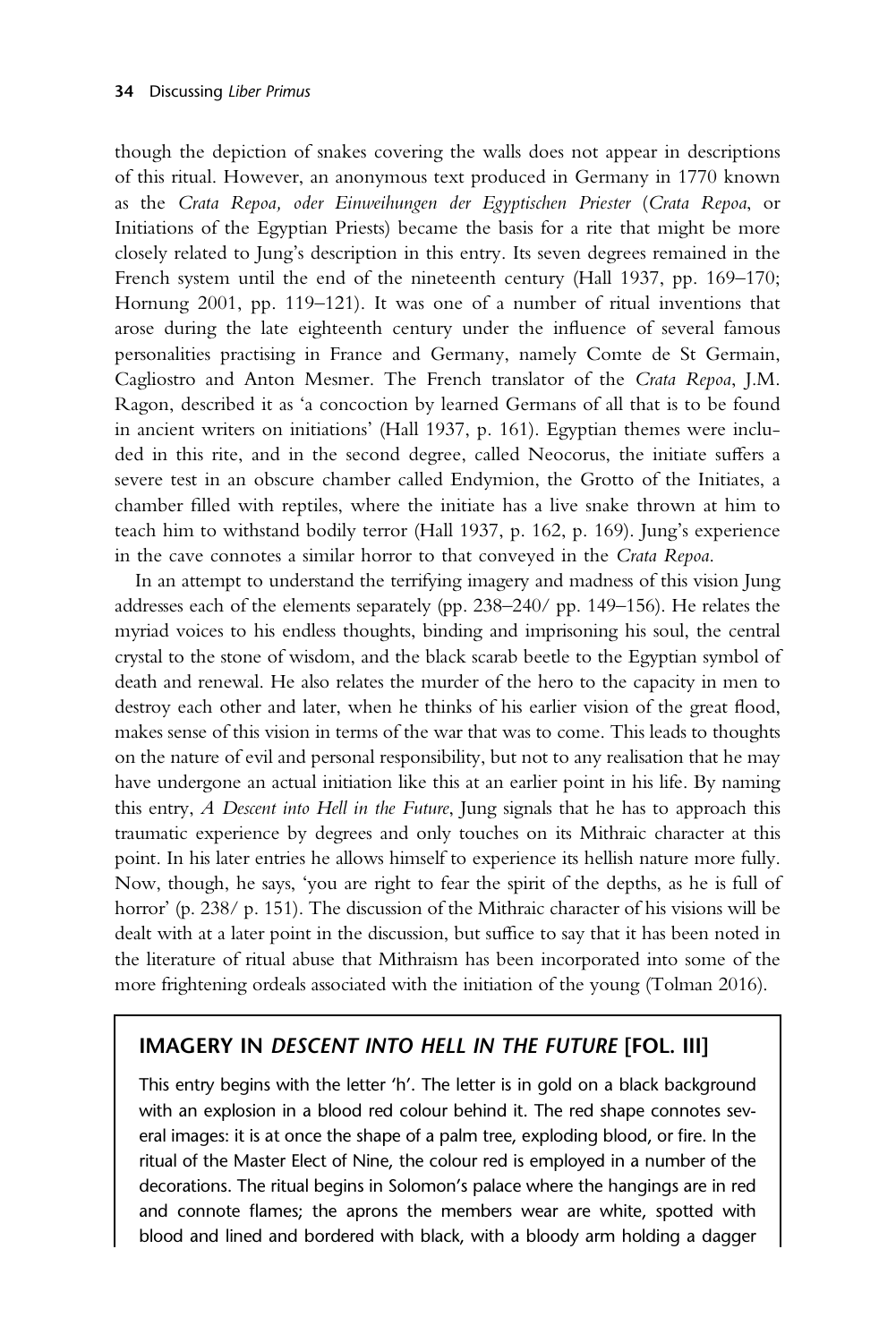and a bloody head embroidered on them. In front of the throne is a triangular table covered with black and a fiery coloured cloth. There is also the representation of a burning bush near the cave where the action occurs and in the cave is a glowing red lamp (Blanchard 2002, Part 1, pp. 157–159). Jung's illuminated 'h' conveys the impact of the many images of blood, fire and red light in this ritual.

Below this letter is another painting in a rectangular shape. This is an illustration of the candidate in a ragged white gown inside the dark cave. He is reaching towards the glowing red crystal and around him hover spooky forms like reptiles, dragons and bats. In the next column is another small rectangular painting with the blond-headed hero lying in the water on the left, a large black scarab in the centre and the glowing red light surrounded by black snakes on the right. It seems that in Jung's vision the blond Aryan hero has been substituted for the hero of the Masonic legend, suggesting an alteration of the Masonic ritual to relate it to Aryan concerns.

## Splitting of the Spirit

## (Jung 2009a, pp. 240–241; 2009b, pp. 156–160)

In this next entry Jung returns to the desert and another muddled experience where invisible robbers, assassins and shooters of poison darts surround him and he senses invisible nooses thrown over him. A hellish magic causes him to assume a monstrous animal form, filled with rage. His blood boiling with anger, he rages against the nonsensical nature of all of this, 'the perversity, comedy and drivel of it all' (p. 241/ p.158) and says:

I feel sick … I can also crawl through mud and the most despised banality. I can also eat dust … I do not yield, I am defiant. You can go on devising torments, spider-legged monsters, ridiculous, frightful, theatrical spectacles … I perceive trickery.

(p. 241/ p. 158)

Jung then describes the way in which he was transformed into a murderous assassin through this trickery and asks whether a murderous arrow was sticking in his own heart. In the Master Elect of Nine, the candidate, by the name of Joabert, is described as so inflamed with rage that he seizes the dagger and strikes the villain with all his might, before cutting off his head (Blanchard 2002, Part 1, p. 173). Here, it would seem Jung is pondering further over the experience of being incited 'magically' to murderous rage. His mention of a murderous arrow corresponds with the emblem of the Master Elect of Nine, which is Sagittarius or the Archer (p. 157).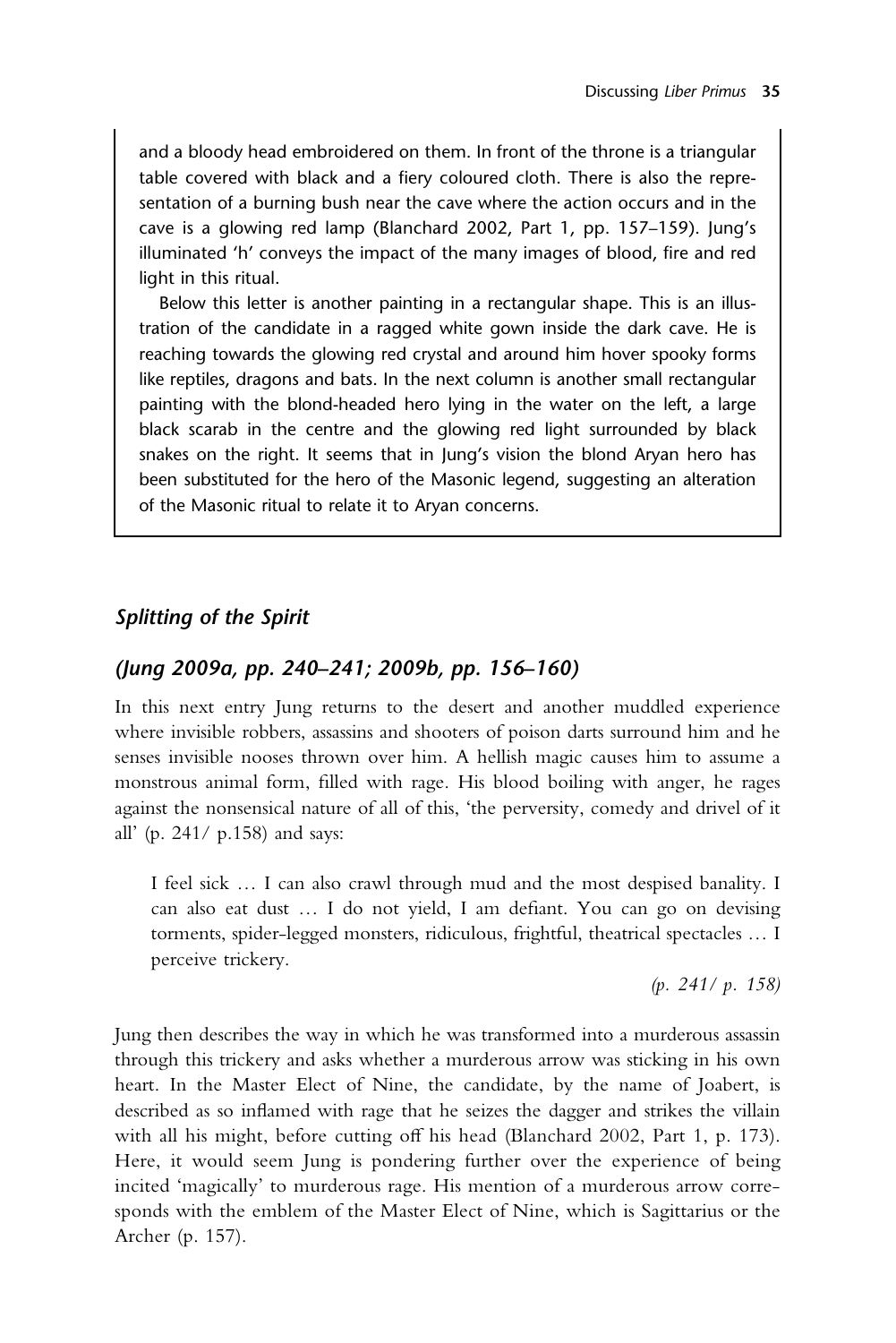In Masonic ritual one of the central components of the initiation process is an ordeal that the candidate undergoes prior to being accepted into the degree. In some old versions called the Old Charges, it is recorded that the candidate was exposed to 'a great many ceremonies to frighten him' and '1000 ridiculous postures and grimaces' (Bogdan 2007, pp. 75–76). Jung's torments parallel these old initiatory traditions and his sense of it all being frightful nonsense reflects the nature of the tricks that the members play on the initiate; horrible ghostly noises, ridiculous costumes and theatrical sleight-of-hand is the stuff of the initiation process. Furthermore, the Masonic historian Robert Freke Gould describes many of the rituals arising in France in the eighteenth century as 'nonsense' and 'revolting absurdities' (Gould 1889, vol. iii, p. 435). In the Masonic Order this initiatory nonsense was only to be used on willing adults but the possibility that Jung could be describing a memory of an initiation endured in youth or childhood casts a disturbing light on these visions.

The historian of religion, Mircea Eliade, argues that the initiations of secret societies are remarkably similar to those of archaic puberty rites (Eliade 1995, pp. 72–73). Here, the ordeals that the novices undergo are designed to elicit strong emotions such as fear, terror and rage in order to facilitate a tabula rasa state before the novice can experience the break-up and disintegration of his personality and die to his childhood. He then emerges as a newborn being. Jung entitles this entry Splitting of the Spirit, acknowledging the profound impact of these terrors on his psyche. He sees the active agent in this process as his 'soul' leading him into this darkness and he talks of wishing to strangle his soul for bringing him to this state of near madness. Nevertheless, he yearns for her to teach him. Despite his rage and the sense of being profoundly split, Jung's deepest desire is to face the worst of these experiences so that he can make sense of them and heal. In my own case, and those of other survivors of ritual abuse, it is only when one has faced the depth of these horrors and come to the realisation that they involve a great deal of trickery and nonsense, that healing and reintegration of the damaged parts of the psyche can finally take place.

#### IMAGERY IN SPLITTING OF THE SPIRIT [FOL. IV]

The letter Z begins this entry and the design represents the splitting of the psyche beautifully. The letter is in gold with a black snake along its diagonal spine. The spine of the letter splits the background into two colours, red in the top left corner and purple in the bottom right. In the red section is a design made of purple arches and in the purple section are ten red arrows. This splitting may relate to the fact that the Masonic narrative of the capture of the assassins of Hiram Abiff takes place over two rituals, the 9th Degree, or Master Elect of Nine, and the 10th Degree, or Master Elect of Fifteen. Jung's red arrows correspond with the symbol of Sagittarius for the 9th Degree. In the 10th Degree there are three arches over which three heads are impaled on spikes, depicted on the Mason's apron for this degree (Blanchard 2002, Part 1, p. 189). Jung's pattern of purple arches reflects this apron's design, with the exception of the heads on spikes.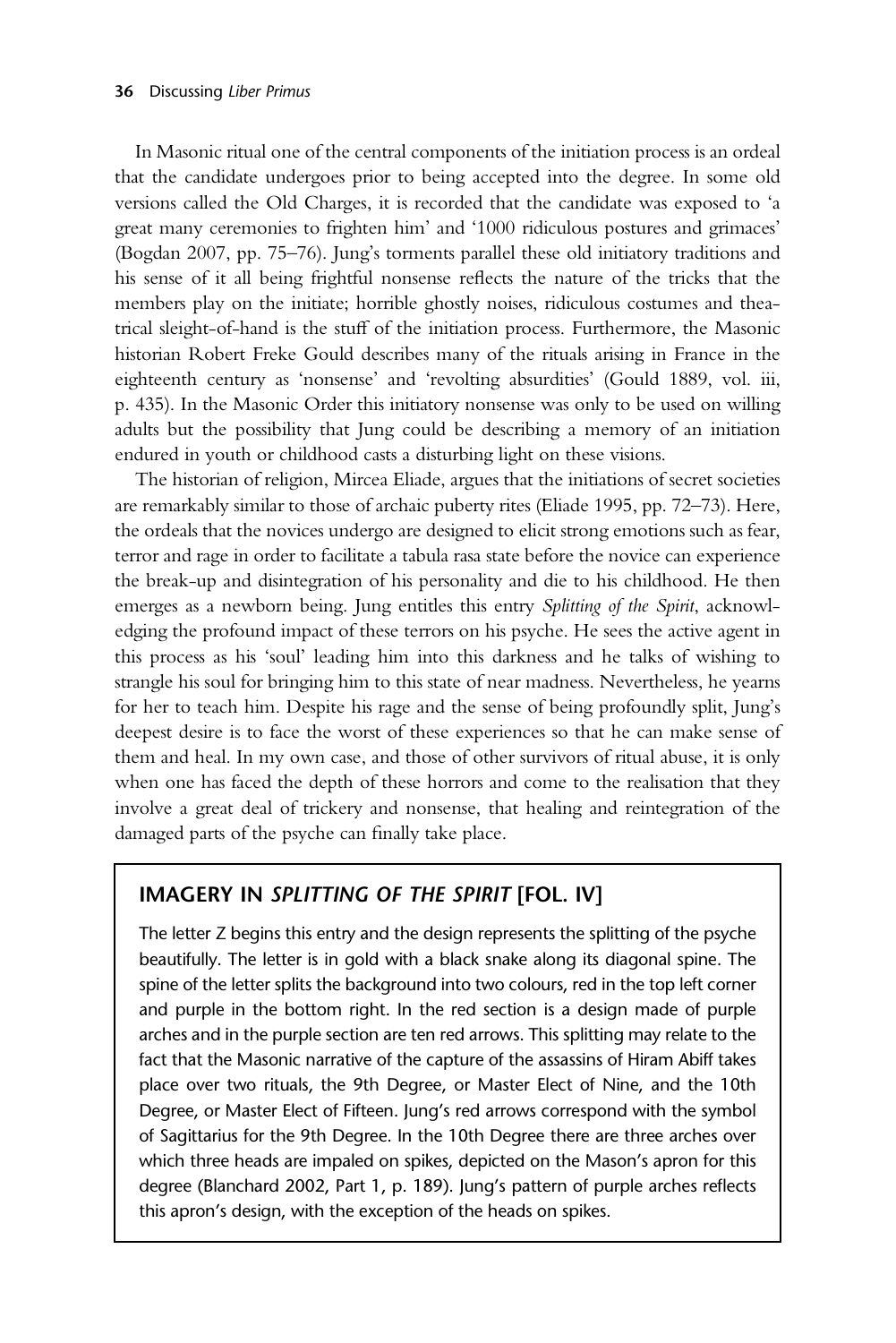#### Murder of the Hero

#### (Jung 2009a, pp. 241–242; 2009b, pp. 160–164)

On the following night Jung awakes from another frightful dream or vision. Here, he is in high mountains and is helped by a youth, a younger version of himself, to murder prince Siegfried, the hero of the old German and Norse epics. This plunges him into a state of desperation where he believes he must kill himself if he cannot solve the riddle of the murder of the hero. However, the spirit of the depths reminds him of the close relationship between the highest truth and the absurd, which saves him from these suicidal thoughts. He then has another vision of a merry garden where forms in white silk walked, bathed in coloured light. Here, he feels that he was being shown a vision of the beyond, where men are complete, and realises that through the guilt of committing murder he has become a newborn. These visions lead him into thoughts about the absurd and the need for old gods to be killed in order for new understanding to replace them, as well as the introduction of Christianity in Germany which replaced the old barbarian gods.

While the adult Jung is able to make intellectual sense of these two visions he nevertheless struggles with why this dream produced such an intense state of terror, as he had never liked the hero Siegfried (p. 242, note 115/ p. 161). Given that we have been looking at the use of initiation techniques in Christian Masonry, it is possible that there could have been a ritual enactment involving the symbolic murder of the pre-Christian gods or heroes incorporated into the rites. But it is the devastating impact that these ritual dramas have on Jung that is the issue here. Made to believe that he and his younger self have participated in the hero's murder leads to such intense guilt that a state of dissociation and splitting of the psyche occurs and a new persona, or alter, is produced; hence Jung's sense that he was reborn from his guilt. In the practices of ritual abuse the child's complicity in the supposed crime has a further purpose, that of maintaining his silence, but suicidal ideation can appear as the memories of these practices bubble to the surface.

Noblitt and Perskin Noblitt describe the production of alter personalities through ritual trauma in the following way:

Ritual abuse consists of circumscribed traumatizing procedures that cause involuntary deep trance states, and dissociation of consciousness, identity, memory, perception, and volition. In ritual abuse, the survivor is taught to enact the role of a different person, spirit or animal during the abusive rituals. Once the survivor has been trained to experience and enact the ritualized dissociation of identity, additional alters can be created in other ritual venues. Eventually, survivors may be able to create new alters without such ritual training.

(Noblitt & Perskin Noblitt 2014, p. 47)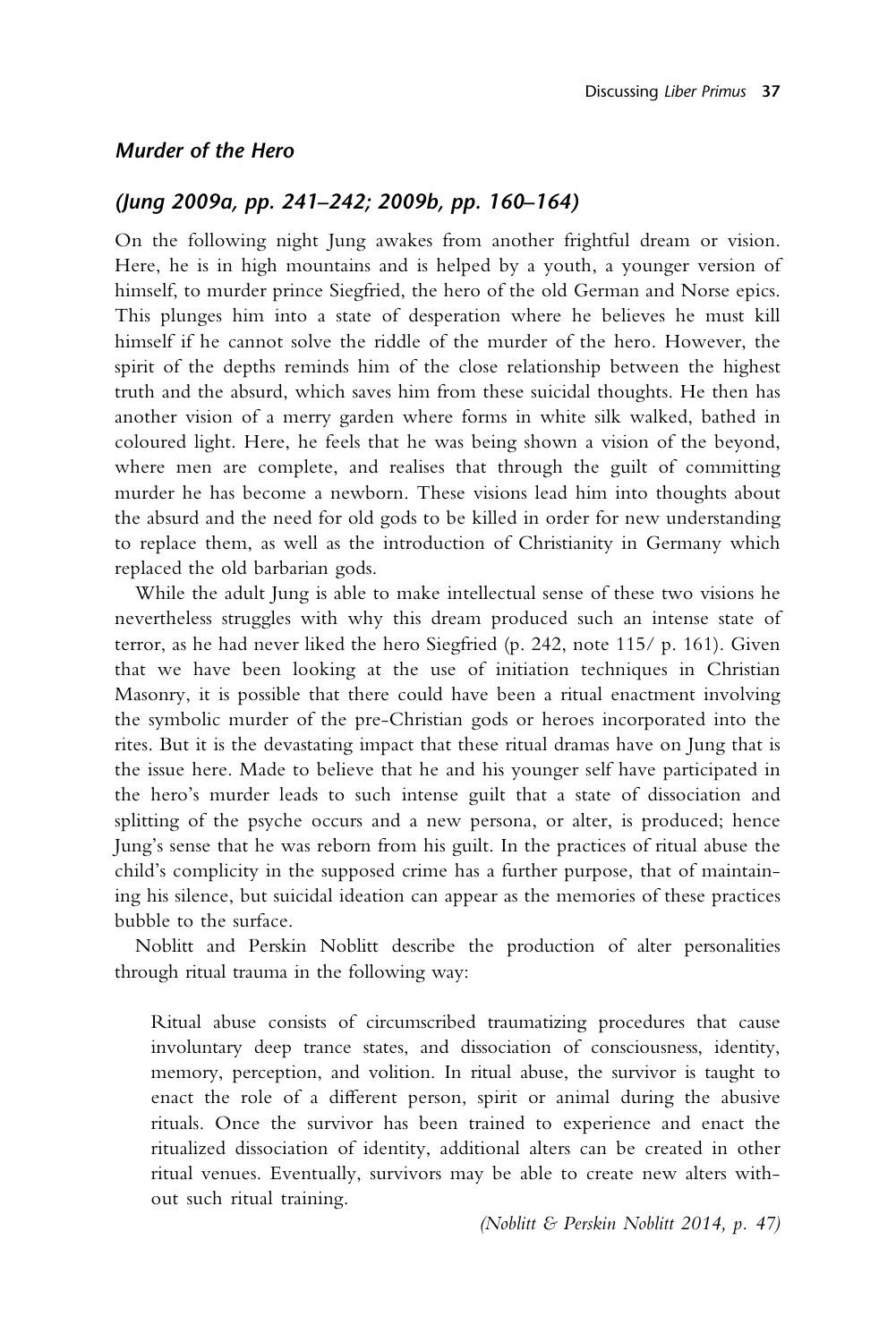Jung's second vision, of figures in white silk in a merry garden, suggests a tableau of some kind, aimed at impressing a new heavenly status on the candidate. In the Rose Croix degree, after the candidate has undergone the trials of the initiation, he is then instructed in the three values to which he must adhere, these being Faith, Hope and Charity. Jung's figures in silk might have been a theatrical representation of these three positive values.

# IMAGERY IN MURDER OF THE HERO [FOL. IV]

This entry begins with the letter 'h' in red with a brown coffin behind it and six lit candles on a green background. The top and bottom of the illustration is a series of nine arches and is in gold. Clearly, the coffin shape is a representation of the death of the hero, and perhaps the ritual death of the candidate. Below the illuminated letter is a mountain scene with two small figures in the foreground firing rifles at a figure holding a shield, presumably the hero Siegfried. He appears to be hit and is ready to topple off the mountain. The image is bordered in red and gold. The first Chapter of the Rose Croix degree in the Scottish Rite was said to have been held on the mythical Scottish mountain of Heredom, instituted by Robert Bruce, after the Battle of Bannockburn in 1314 (Blanchard 2002, Part 1, p. 463). In the ritual Mount Calvary is also represented and is lit with thirty-three candles representing the years of Christ's life. The mountain scene in Jung's image appears to be adapted to Aryan concerns as opposed to those of the original Scottish Rite.

# The Conception of the God

## (Jung 2009a, pp. 242–245; 2009b, pp. 164–174)

This next entry begins with a grandiose speech by the spirit of the depths that intoxicates him. It begins with a reference to Christ's parable of the mustard seed and talks of the wondrous child as the new sprout. The tone of the speech, however, is mocking, degrading and ridiculous and parodies an announcement of the divine child. It then describes the seed as 'covered in shabby patchwork' (p. 243/ p. 165) and the child being born through fear, doubt and disappointment, his voice like those condemned as worthless. It finishes with: 'The constellation of your birth is an ill and changing star … you are a veritable God' (p. 243/ p. 166).

In some versions of the Rose Croix degree, Isaiah 53 is read out while the candidate is undertaking his symbolic travels to Jerusalem, which describes the coming saviour, a man of sorrows. In a version still being practiced in 1995 the ritual states: 'For he shall grow up before him as a tender plant …' (Stichting Argus 1995). It then continues to describe the bruising, oppression and sacrifice of this man as an offering for the sin of the world, a prophecy of the crucified Christ. The wording of Jung's spirit of the depths is a shocking parody of this prophetic biblical passage directing the mockery and oppression at the 'wondrous child', that is, at Jung himself, born in initiatory pain, fear, doubt and disappointment.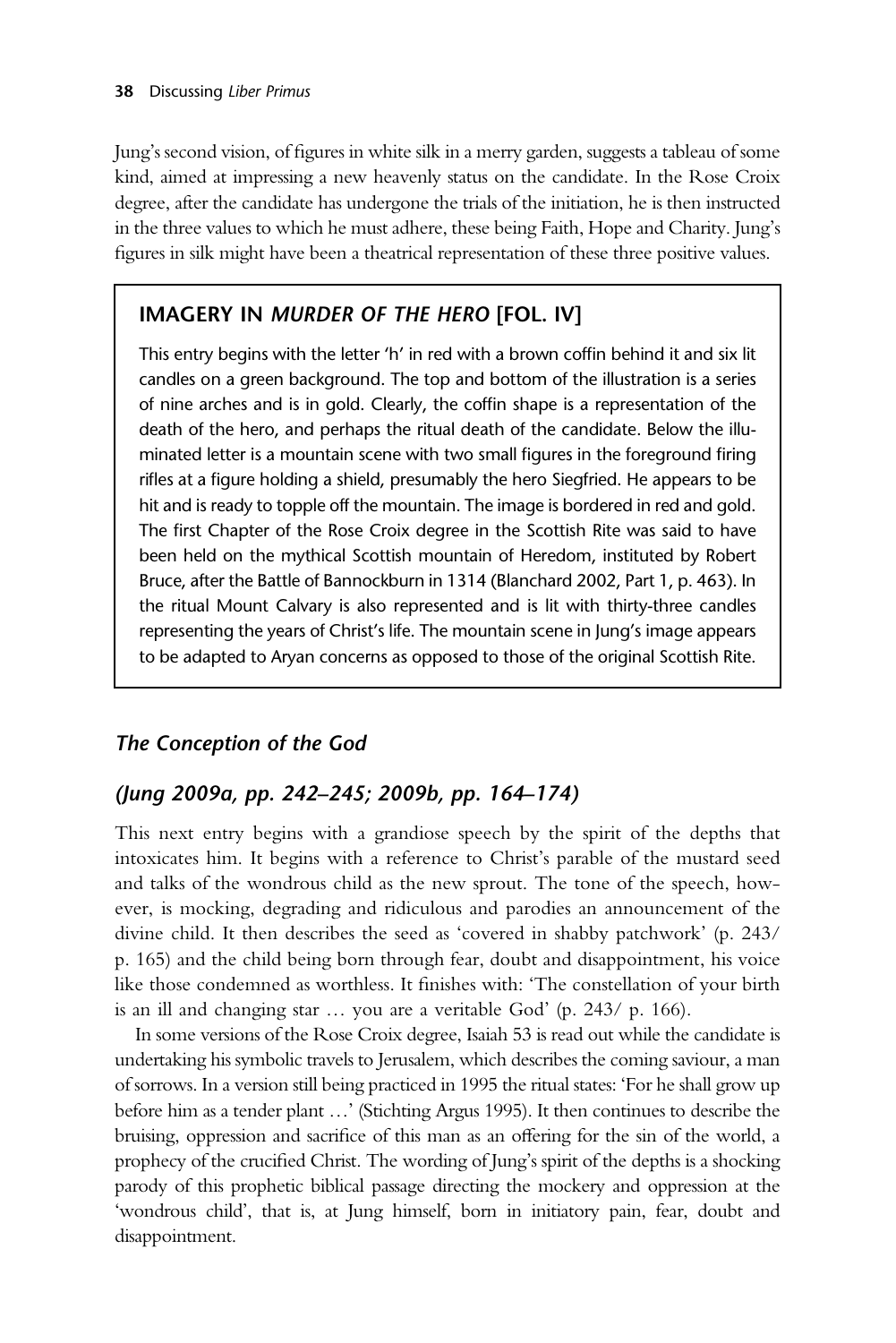The spirit of the depths' speech captures the vile nature of the rebirthing process that the child undergoes in a ritually abusive version of the 18th Degree, that may have even been the actual wording used in his initiation. It is a mockery of the ancient mysteries, a process that diminishes the soul rather than elevates it, despite the mystical feelings it can produce. Jung states as much when he says, 'it was folly and monkey business, an atrocious Hell's masquerade of the holiest mysteries' (p. 243/ p. 167). He likens it to the three days Christ was in Hell, admitting that no one knows what happened then, but adds: 'I have experienced it' (p. 243/ p. 167). This would seem a bizarre statement if it were not for the explanation above, that Jung seems to have been put through a theatrical rendition of Christ's experience in Hell. He then warns others who might descend into these depths to beware of these soul murderers. The term 'soul murderer,' as Shamdasani observes (p. 244, note 138/ p. 169), was used by Luther, Zwingli and Daniel Shreber but it has also been used in the contemporary literature of trauma by Leonard Shengold (1989) in his study of the crushing effects of child abuse. Jung's soul murderers, as this argument suggests, would be the elders conducting the initiations, using the Masonic initiatory themes as a vehicle to create intense states of fear and guilt in the young candidate.

Jung ponders over the meaning of the spirit of the depths' speech and relates it to the need to waken the dead and to reflect on evil, but his thoughts are confused as he tries to come to terms with the contradictions the experience poses. For instance he says: 'But the deepest Hell is when you realize that Hell is also no Hell, but a cheerful Heaven, not a Heaven in itself, but in this respect a Heaven, and in that respect a Hell' (p. 244/ p. 170).

One of the purposes of ritual abuse is to incite fear, anger and confusion, particularly in relation to the nature of God, the soul and the spirit. Jung's commentary on the spirit of the depths' speech displays a great deal of confusion as he grapples with notions of singleness and communality, and the need for solitude as a means of approaching God. But his description of the birth of the God, born from his own soul, matches the process by which alters are produced in the child's psyche when the shocks he has to confront are unbearable, and the child undergoing these ordeals is 'murdered' psychologically. Research has suggested that these alter personalities may refer to different brain pathways that have been observed through brain imaging techniques when particular alters are activated, although how these pathways are developed neurologically is not yet well understood (Miller 2012, p. 40).

# IMAGERY IN THE CONCEPTION OF THE GOD [FOL. IV-V]

Floral designs accompany this entry. It begins with the letter G in purple against a red, orange and white floral design, a four-petalled flower. As stated previously, flowers play an important role in the celebrations marking the end of the initiatory process; but as we shall see in Liber Secundus, they may play other roles.

The next illustration in The Conception of the God is the border surrounding the spirit of the depths' speech. It is comprised of four ribbons coloured in red, blue, green and red ochre and these are wound together along each side of the border. They separate at the top where there is an eight-pointed star in a white circle with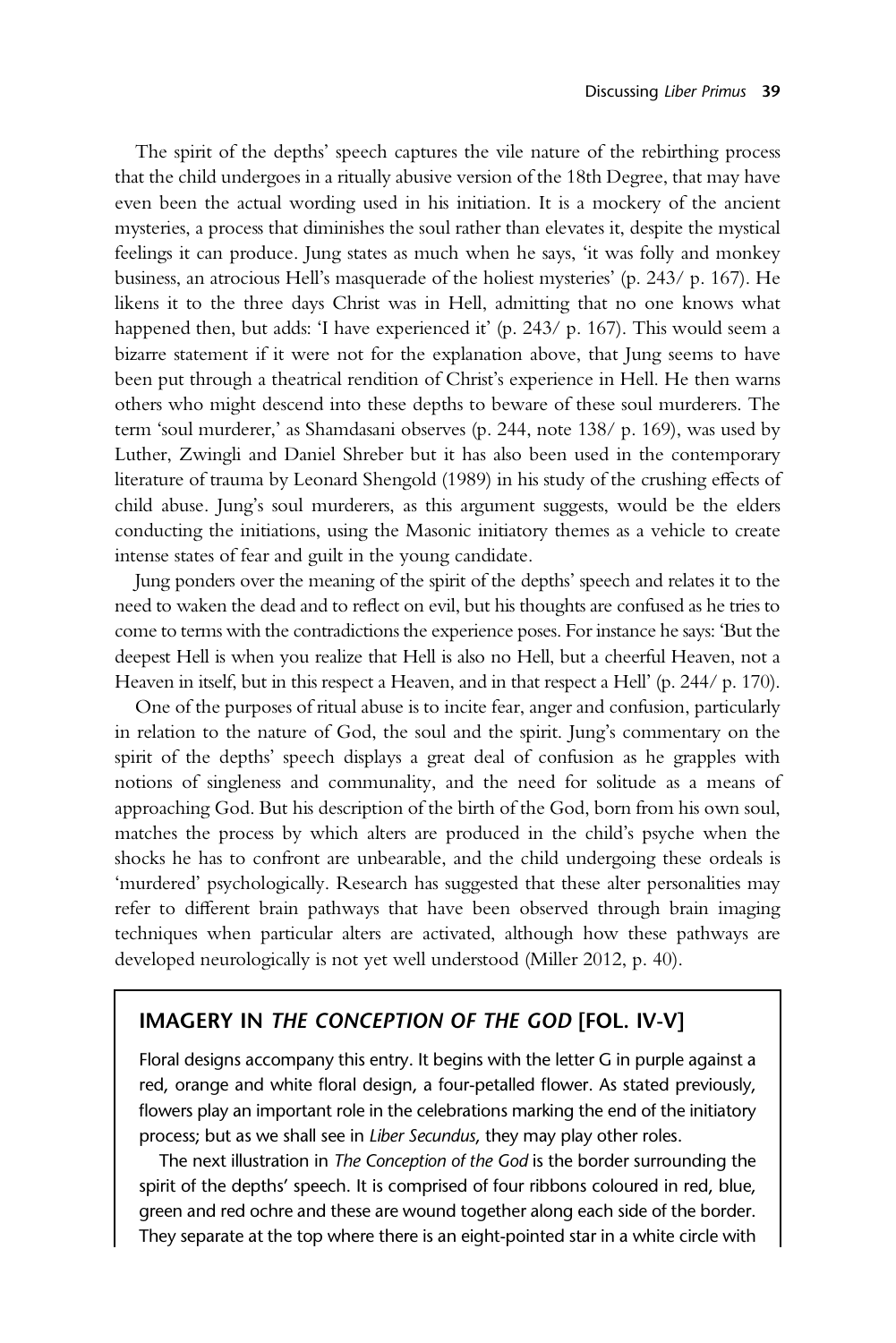each point a colour of the rainbow. The eight-pointed star, an early version of the Masonic Blazing Star, was used in an Egyptian lodge where it was called the 'Morning Star' and represented Horus (Leadbeater 1926, par. 15). At the bottom the ribbons separate and flow into a gold vessel that is catching a series of four gold drips from above. This suggests the capture of an essence in some form, perhaps a spiritual essence distilled during the splitting of the psyche.

The next image is another border enclosing the continuation of the speech on the following page. It involves a floral border of red roses on three sides on a gold background. On the top of the border on the right is a figure in blue pouring a vessel of water, standing next to a temple archway with a tiny letter O; on the left is a lion with a red sun and a letter D in a temple archway. These images suggest the zodiac symbols of Aquarius and Leo, each in their respective houses. In the Masonic system the symbol of Aquarius is used for the 11th Degree, or Sublime Knights Elected in the Scottish Rite. In this degree there is a lecture explaining the meaning of the mystic O, thus accounting for Jung's placement of a tiny letter O in the house of Aquarius (Blanchard 2002, Part 1, p. 212). The lion in Masonic symbolism is always a symbol of resurrection and is a reference to 'the Lion of the Tribe of Judah, the root of David' in Revelations, thus accounting for Jung's placement of a tiny letter D over the lion in this illustration (Mackey 1882, p. 132). The background of the top border is in dark purple and there is a large gold sun shape in the centre, suggesting the midnight sun, a symbol of the illumination for which the Freemason is in constant search (Mackey 1882, p. 225). Finally, in the lower right corner of fol. v is another illustration of flowers, namely red roses, bluebells, and a yellow and orange flower on an orange background.

#### Mysterium Encounter

#### (Jung 2009a, pp. 245–248; 2009b, pp. 174–183)

This next entry takes a decidedly different turn. It is where Jung meets the prophet Elijah who appears before him with a black serpent at his feet, again a symbol of the priesthood of antiquity.

In the distance is a house with columns at the foot of a sheer wall of rock and from it a beautiful blind maiden emerges. He is urged to follow the prophet to the house and when he enters there is darkness at first and then he finds himself in a high hall with glittering walls. A bright crystal is in the background and in it he sees Eve, the tree and the serpent as well as Odysseus. The door suddenly opens onto a bright garden and sunshine and Elijah asks him if he knows where he is. Jung answers that he is a stranger and everything seems strange, as in a dream (p. 245/ p. 174). Jung describes Mysterium Encounter as an allegorical Mystery Play, conveyed as a vision to be witnessed rather than experienced (p. 365/ p. 562).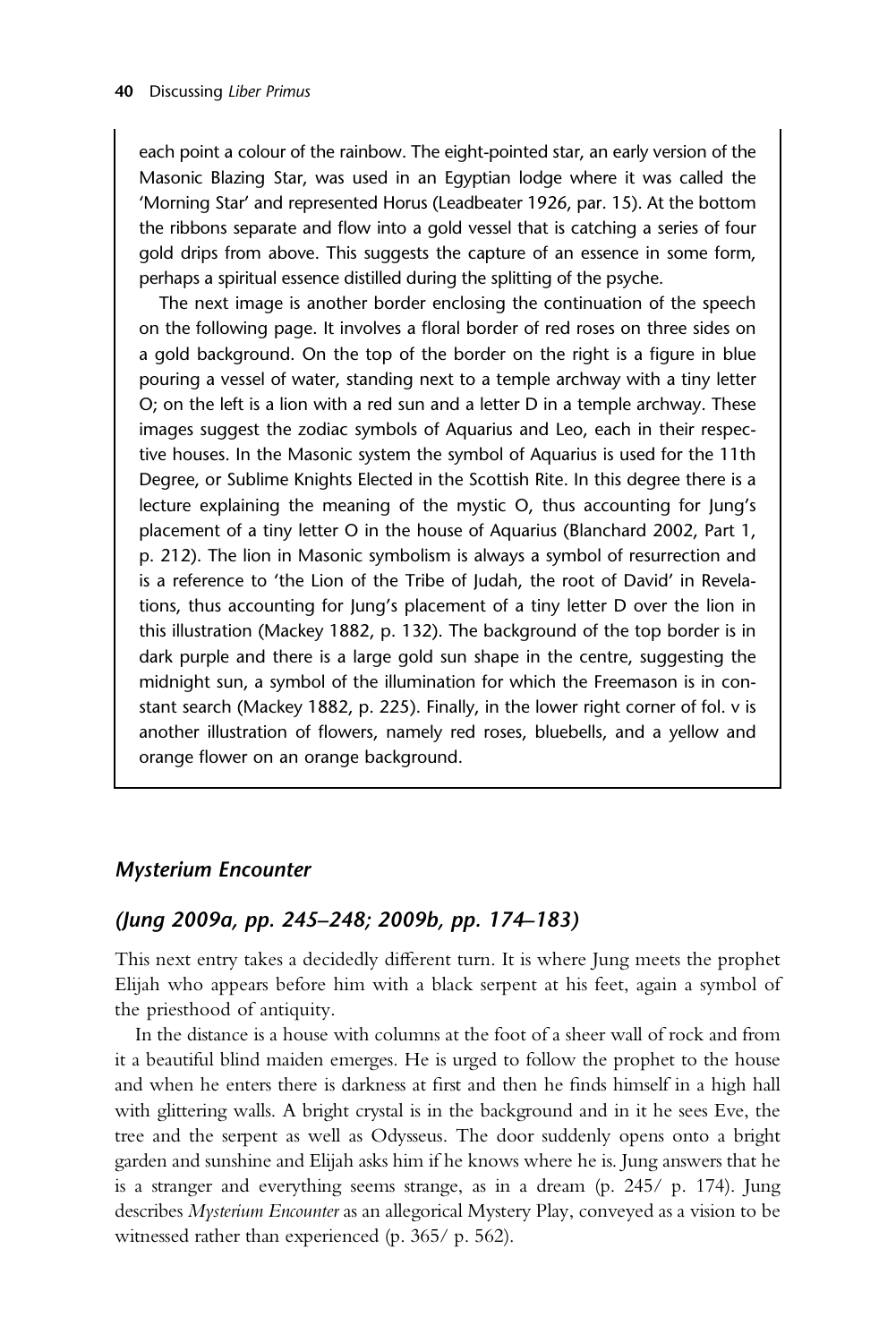The scene depicted in this vision appears to have the qualities of a Masonic Tracing Board, the pictorial depiction of the narrative and symbols of the degrees that is used to instruct the candidate about the symbolic journey he must undertake in the initiatory process (Harwood 2006, p. 67, pp. 90–91). This would align with Jung's sense that the vision was imagistic. Some of these Tracing Boards depict grand halls leading out into garden spaces. They usually represent Solomon's Temple and there is often a depiction of a small building with columns, such as in Jung's vision; it is a symbol of the outer portico of the temple. In Jung's description there is the sense that he is being taken on an initiatory journey involving these architectural structures that suggests the use of a Tracing Board and the possibility that he may have been under hypnosis or otherwise 'in a dream'. But his question, 'am I truly in the underworld?' (p. 246/ p. 175) suggests that he instinctively knows that there is something fake going on here, some trickery or something mendacious.

Jung is then introduced to the maiden; her name is Salome, the bloodthirsty woman who demanded John the Baptist's head. Elijah says she is his daughter and companion and they have been together since eternity. Jung is dreadfully shocked by this, incapable of grasping it, and when Salome asks Jung if he loves her he is totally dismayed and answers that he dreads her as one who has the blood of the holy one on her hands. It is another dreadful riddle, an extreme contradiction, but he thinks they may be symbols to which Elijah answers: 'We are real and not symbols' (p. 246/ p. 176). Deeply perplexed, he now finds himself in moonlight and hears wild music and a tambourine and sees the bloody head of John the Baptist. Fear seizes him and he rushes out into the pitch black, wondering whether he was the one who murdered the hero and whether this means he is the same as Salome. Here we are reminded that in the Master Elect of Nine the candidate is instructed to strike off the head of the villain and present it to King Solomon, and so Jung's concern that he is the same as Salome may be well-founded.

Jung eventually comes to understand this vision in terms of world myths and the concept of Logos and Eros, which allows him to make intellectual sense of their seemingly nonsensical nature. He also realises that he was witnessing a Mystery Play, an underworld ceremony dealing with the subject of redemption, and proceeds to ponder on the significance of the juxtaposition and melding together of opposing forces. But the emotions he feels are intense, as if he had entered the deep crater of a volcano in which everything dissolves into devilish chaos and darkness. Such a concept again suggests the formation of an alter personality as the old self dies and a new one is born, another child of chaos. Shamdasani notes that Jung referred to the descent into the unconscious in a seminar in 1925 with another analogy, like the feeling of going to the moon or into empty space (p. 246, note 161/ p. 177). Such a description suggests an experience completely foreign and so far away as to be totally unreachable, a description that can also be applied to the inaccessibility of traumatic memories on account of their relegation to the non-linguistic centres of the brain. Accessing these memories can seem an almost impossible task and as far away as the moon or the stars.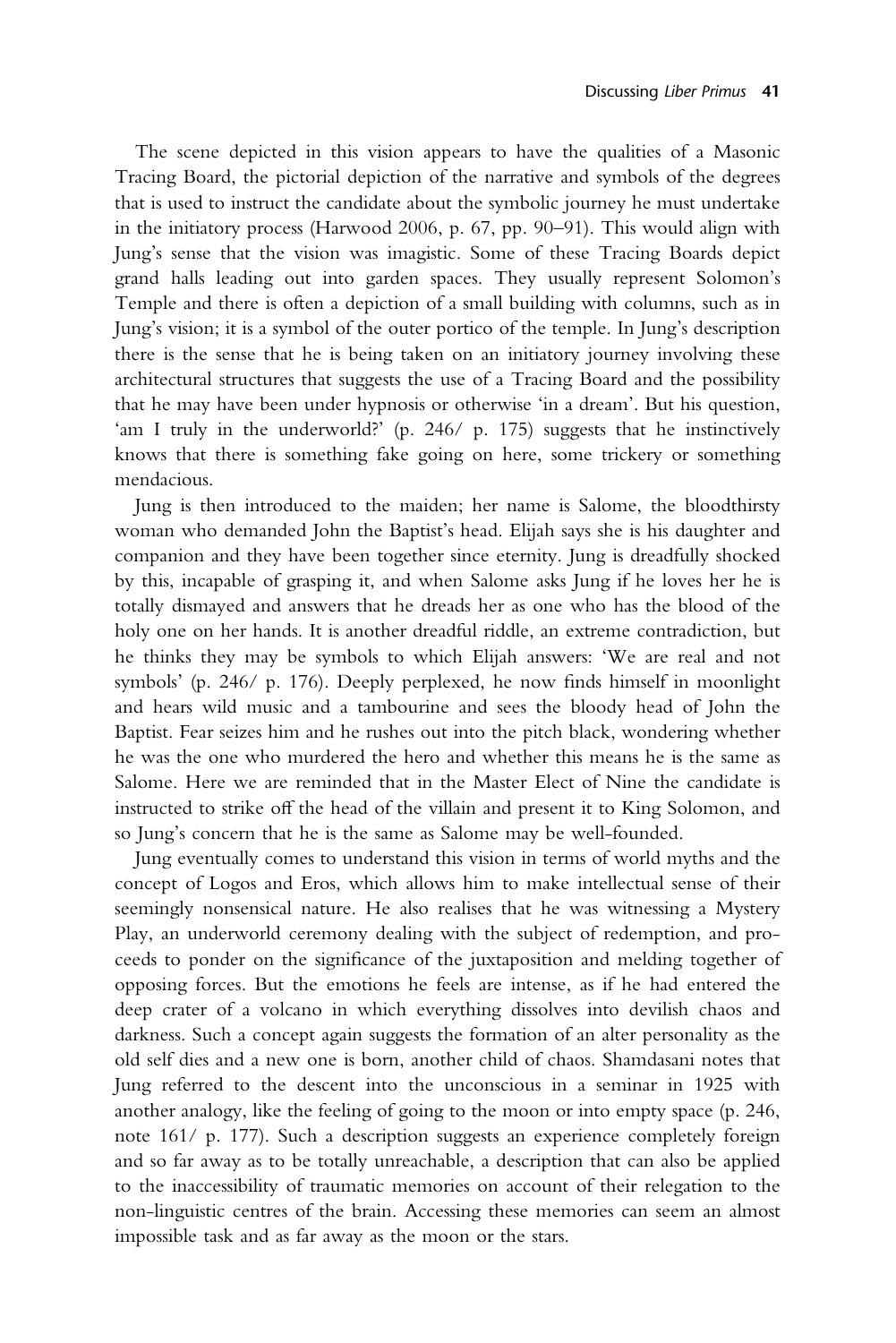Jung's thoughts about the characters he met in this vision were that they could have been related to his father's role as a clergyman. But if we examine these characters and some of the other elements of Jung's vision and recognise the emotions of intense fear and confusion to be an indicator of trauma, there may be other ways of comprehending this nonsensical drama. Elijah's story is told in I Kings chapters 17 to II Kings chapter 2. He was a prophet who was sent by the God of Israel to Samaria where King Ahab and his wife Jezebel instigated the worship of Baal. Jezebel, one of the truly evil women in the Bible, ordered the slaying of all prophets of Jehovah and was bent on destroying Elijah after he had demonstrated that the god Baal was powerless. Jezebel's New Testament counterpart was Salome; Salome did to John the Baptist what Jezebel would have done to Elijah if she could have. For Jung to experience Elijah in a loving companionship with Salome is a confusing twist of the biblical narrative. Elijah then fled into the wilderness where he spent forty days and nights going to Mount Horeb, the mount of God, where he entered a cave and underwent an experience that could be described as an initiation. Coupled with Salome's blindness, a symbol of the blind state of the initiate, and the mention of Odysseus, the presence of Elijah in Jung's vision suggests another reference to the initiatory experience.

In Jung's vision Salome is represented as desirable and good and, eventually, as one and the same as Jung himself. In ritual abuse it is common to find that the traditional values of good and evil are reversed. Good is depicted as evil, and evil as good, so as to confuse the child and lay the foundation for moral indecision as the ritual practices progressively become more and more immoral (Miller 2012, p. 65). It is also relevant, as Richard Noll argues, that the figure of Salome fits with the Mithraic cult, as Mithraism was an exclusively male cult that detested women and that she was an example of the dangers of women, who were not to be trusted (Noll 1999, pp.72–73). Here we have to question the possibility that Jung's traumatic vision might have been another memory from his youth of a deliberately confusing initiation where he is being led to believe that he is a murderer and that his soul is as corrupt as one of the most evil women of the Bible.

In one of the degrees from the Rectified Scottish Rite, the Scottish Master, the theme is the rebuilding of Solomon's Temple after the first temple was violently destroyed, and the loss and recovery of the Sacred Word. Here, the candidate is described as having worked on the Tracing Board, meaning the plans for the new temple, and in the ritual he is being recruited to assist in the rebuilding. But first the candidate is warned that he must examine his failings and be wary of the danger of the passions. In Mysterium Encounter Salome's profession of love towards Jung can be seen as a test of the candidate's resolve to resist these dangers.

The recovery of the Sacred Word is cause for celebration in many Masonic degrees, and in legitimate degrees is a symbol for the renewal of the Freemason's spirit and the gradual rebuilding of a more spiritual and moral way of life. However, if these same rituals are used along the lines of puberty rites and involve the violent psychological destruction of a young person and then the implanting of a new set of values through brainwashing, then the symbol of the destruction and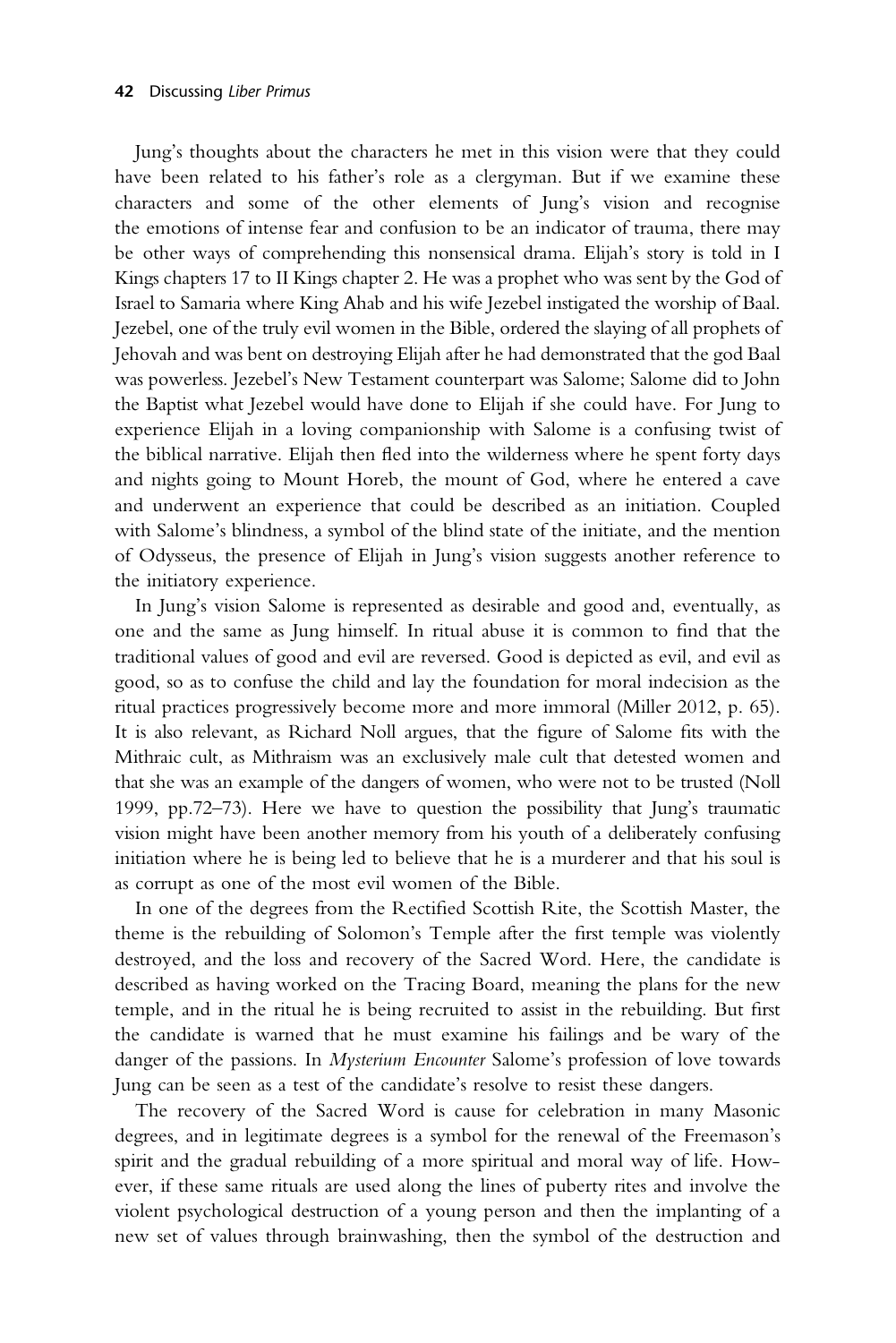rebuilding of the Temple takes on a more sinister cast. Here, the Lost Word can be related to the effects of trauma where the individual can no longer speak of the traumatic events due to memory loss and dissociation and the new persona that is formed has no memory of the terrifying ordeals he has undergone. Jung likens the process to entering a volcano where he was 'smelted anew' (p. 247/ p. 178).

Jung's ruminations over this vision and the role of Elijah, Salome and the serpent is laden with confusion rather than a clear understanding of the traumatic events at the core of this inner volcano. Had he had access to the Masonic rituals he might have interpreted these aspects very differently. In Appendix B Jung comments on the heavy, foreboding atmosphere of these experiences and their secret power over him, like a magic spell (p. 365/ p. 564). He says how small he felt during this encounter and observes a sense of boyishness, an indicator that he was getting close to recognising that the experience might have been undergone during boyhood. Salome reminds him of the murder of the hero but also of 'the incestuous pleasure of the father' (p. 366/ p. 566) and here we are reminded that during the marital tension between his parents in Jung's boyhood, his father slept in the same room with him, rather than with his wife (Jung 1963, p. 31). But like Freud, who was unable to face the ramifications of the epidemic of sexual abuse amongst middle class Viennese, which included implicating his own father (van der Kolk 2014, p. 181), Jung defers to an intellectualisation of these themes rather than to an investigation of the emotional depths behind his feeling of being a boy throughout this ritual drama.

#### IMAGERY IN MYSTERIUM ENCOUNTER [FOL. V]

This entry begins with the word 'Mysterium' in large gold lettering against a blue background and bordered with a triangular chequered pattern in purple, white and gold. Underneath is the letter D in dark blue on a zig-zag pattern of gold, dark blue and white. There is no other imagery in this title.

In the next column is an illustration of the candidate in white (Jung himself) meeting a white-bearded Elijah in a blue gown holding hands with Salome in red. A snake is at their feet. Behind them on the right is a white domed building of Middle Eastern design, set against a backdrop of mountains and a dark sky. In the foreground is an earth-coloured area where the candidate is seated. This image may have attributes from another initiation from the Scottish Rite, the 19th or Grand Pontiff degree (Blanchard 2002, Part 2, p. 13). In this degree the candidate is invested with a white linen robe to signify purity and Truth, as is the figure in Jung's image. Also, some of the members' costumes in this degree represent the spirits of good and evil, with those signifying evil wearing red, as does Salome in Jung's fantasy.

Surrounding this rectangular image is a wide border. Along the bottom and the two sides are two forms: a blue square tilted on an angle with a small cross in the centre in the lower left corner, and from this square are pointed rays of blue extending up the left-hand side and behind the scene. On the right-hand side and in the lower right corner is a red tentacle-like form that winds itself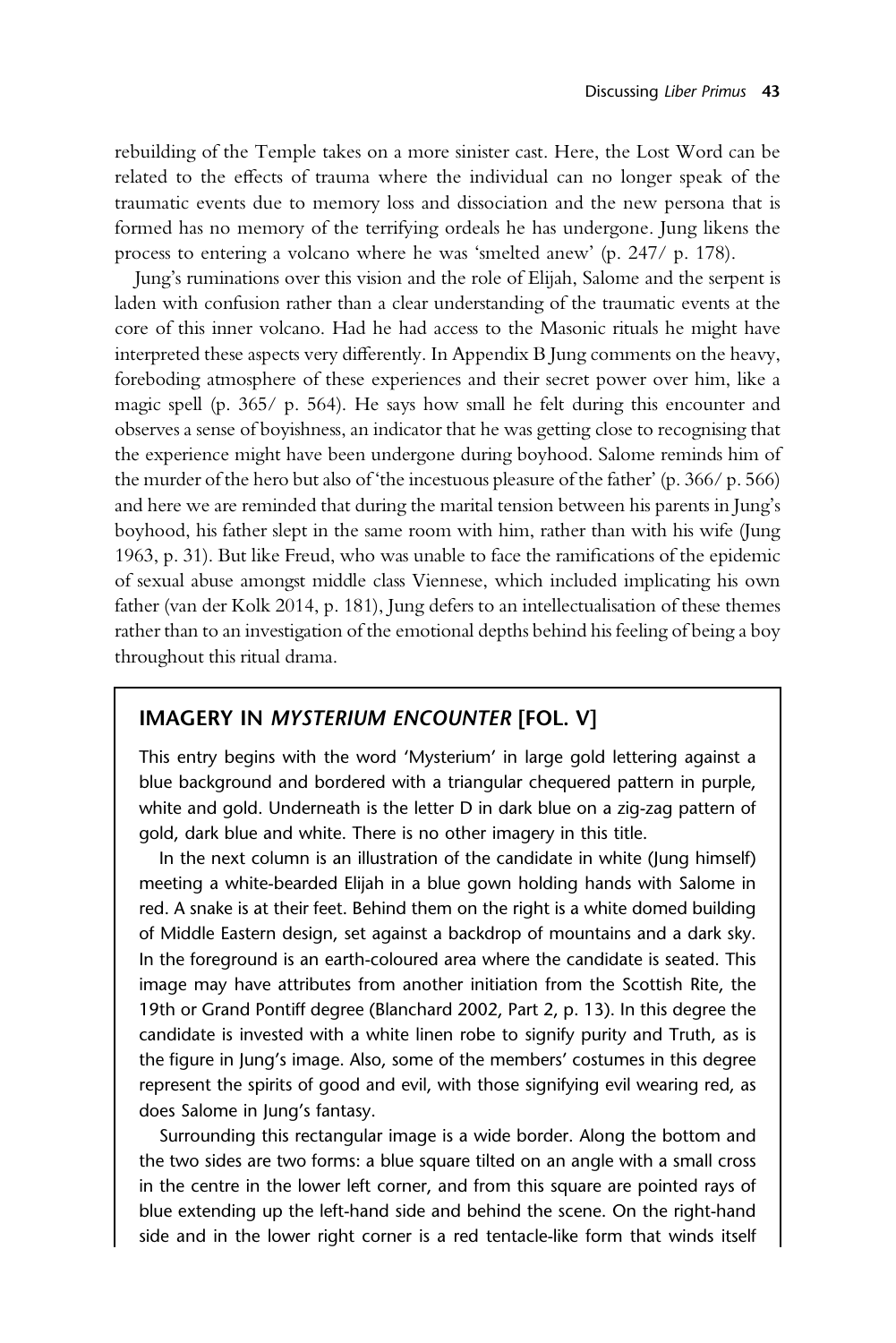around the blue points. These two forms appear to relate to Jung's discussion of 'forethinking' and feeling. He describes the feeling of he who prefers to think as producing 'sick tendrils that do not reach the light' (p. 248/ p. 182), implying the frustration he feels when trying to understand these fantasies purely from an intellectual perspective without being able to fully connect with the feelings they elicit. The red form appears to represent these sick tendrils. The top border is a design of various coloured parallelograms. Each Masonic degree has a badge, called a jewel, which is worn by members who have been initiated into the degree. In some versions of the Grand Pontiff degree this jewel is a golden parallelogram with the Greek Alpha on one side and Omega on the other (Stichting Argus 1970s). Jung's border design with golden parallelograms reflects this symbol of the degree.

#### **Instruction**

#### (Jung 2009a, pp. 248–251; 2009b, pp. 184–193)

In this entry Jung is still in Elijah's house and sees Salome walking through its colonnades. He comments several times on his fear, confusion and clumsiness, as well as a feeling of being a stupid and ignorant boy and is tormented with feelings of guilt. Elijah asks him what he wants here. Then Jung stands before the crystal and sees images of religious figures: the mother of God with the child, Peter, the Pope, a Buddha, and a many-armed bloody goddess Kali, whom he identifies with Salome. Even though he dislikes it, he says he feels more real here. Elijah questions and berates him, confusing him more and more over what is real and what is symbolic, then leads him into a darker room, with a burning lamp hanging from the ceiling, where Jung sits down exhausted. Elijah then leans on a marble lion in the middle of the room and asks him why he thinks he is here.

The ritual of the Scottish Master of St Andrew is a continuation of the Scottish Master degree in the Rectified Scottish Rite and may be relevant to this entry (Stichting Argus 2008). St Andrew was originally a disciple of John the Baptist and was the brother of Saint Peter, whom Jung sees in his vision (Gospel of John 1:35–42). In this ritual the candidate is asked many questions; the first is 'who comes and what do you seek?' He is then asked his age and one of the brethren answers that he has passed the age of nine years, symbolic of his years of working on the reconstruction of the Temple. In Jung's vision he is asked what he wants here, as in the ritual, and his feeling that he is a stupid boy could be related to the candidate being symbolically the age of nine, as well as the possibility that he really was a boy undergoing an initiation. In this degree, as in many degrees, the Worshipful Master draws attention to the Tracing Board, saying its lessons can be studied either as symbolical and historical or real and religious, but later says 'all instruction by way of symbols has now ceased'. Jung's title for this entry is Instruction; his confusion over what is real and what is symbolic and Elijah's insistence that he and Salome are real seems to approximate the Master's phrasing in this ritual.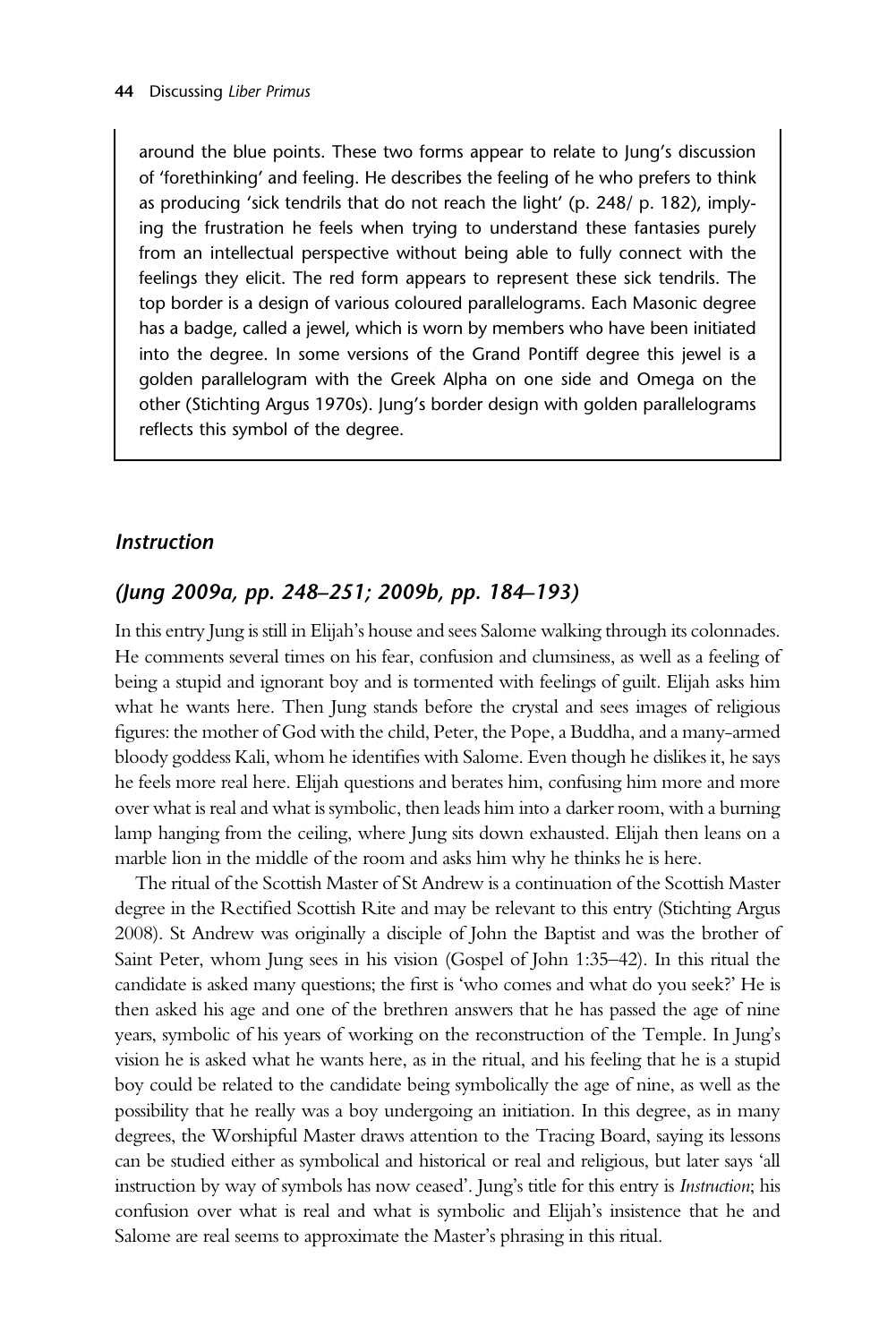Nevertheless, one last symbol is demonstrated for this grade of initiation: it is a tableau of a lion beneath a rock and under a stormy sky. Elijah leaning on a marble lion in Jung's vision seems to be pointing to this final symbol. In Freemasonry the Chamber of Reflection is a small dark room where the candidates are required to sit quietly and ponder over the meaning of their initiation. Being taken to a dark room where Jung sits down exhausted is another parallel with the Masonic degrees. For the degree of Scottish Master of St Andrew there is a Bible in this room, opened at Ezekiel chapters 40 and 41, in which the structure of Solomon's Temple with its many colonnades is described. In his vision Jung observes Salome walking through a colonnade. The Worshipful Master then talks of Truth and discusses various religious figures from the Old and New Testament and the way Freemasonry aims to unite men of different beliefs and opinions. Jung's vision of a selection of representatives from multiple faiths seems to be related to this aspect of the ritual. Finally, in this ritual the candidate is reminded to study his imperfections and faults and to correct them. In answer to the questions from Elijah Jung displays an apologetic and self-critical tone, and admits he has been playing hypocritical games within himself.

The actions of Salome may also approximate actions within a Masonic ritual. She is firstly described as walking along the length of the wall feeling her way like a blind person, similar to the blindfolded Masonic candidates when they are first initiated, their blindfolds symbolic of their unenlightened state. Salome appears to be suffering, though there is nothing sacrilegious in her appearance. In the ritual of the Scottish Master of St Andrew, the candidate is asked how he entered the First Temple and he replies 'plunged in mourning and bearing the marks of our servitude' which parallels Jung's description of Salome. She then smiles at Jung while standing with Elijah, who also smiles. In this ritual the candidate says that he did not stay in mourning for long, but was honoured to be admitted amongst the workmen to complete the task. Salome's smile parallels this shift in the candidate's demeanour. All of these elements suggest that the fundamental structure of this entry Instruction appears to be based on a particular degree in the Rectified Scottish Rite, but at this point it diverges into an unsettling discussion between Jung and Salome.

Here, Salome tries to impress upon him that she is his sister and that their mother is Mary, the mother of the Savior. This comes as another brutal shock and he wonders if it is another hellish dream or devilish spell and how Mary could possibly be their mother. He is plunged into terrible confusion and wonders whether this is the real underworld or another reality. As Smith explains, in ritual abuse the abusers repeatedly bring the child to a state of confusion through the distorted representation of Christian teachings (Smith 1993, p. 29, p. 82). Towards the end of this entry Jung cites a conversation on shame between Christ and Salome in the Apocryphal New Testament, as well as the uniting of the male and female principles. However, this Salome is not the one who demanded the murder of John the Baptist; this woman was the mother of St John the Evangelist, a disciple of Jesus, which allows the Salome in his fantasy to be both a symbol of good and evil. Nevertheless, it is significant for our reading here that Jung admits to identifying Salome as his own soul (pp. 249–251/ pp. 185–193). If this is another instance of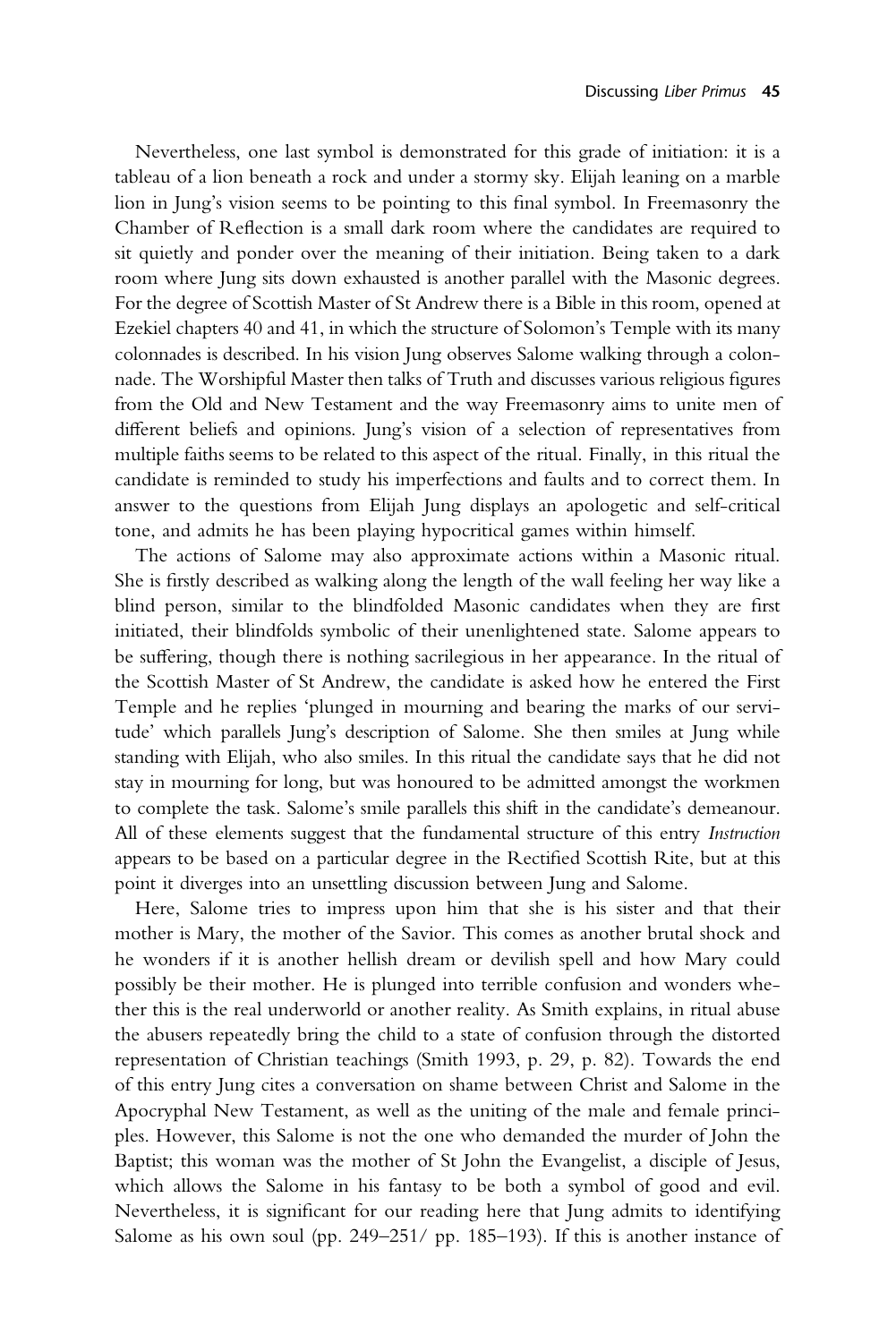ritual trauma then it is possible that in an episode of dissociation he is looking at himself as the blindfolded initiate undergoing the ritual, where the alter personality of Salome has been created to carry the guilt of his earlier ritual crime of the murder of the hero. The fact that he feels more real here may be related to the sense that he has re-connected with a part of his psyche that had previously been lost to amnesia. What is clear is that the form and symbolism of the two visions, Mysterium Encounter and Instruction, is remarkably similar to that found within the Masonic rituals.

#### IMAGERY IN INSTRUCTION [FOL. VI]

This entry begins with the letter B in red. In the background is lower section of green and an upper of blue suggesting grass and sky. Behind the letter are five flames. In the degree of the Scottish Master of St Andrew the ritual begins with the lighting of candles by several members and concludes with them being extinguished at the end of the ritual. Jung's flames suggest these ritual candles.

#### Resolution

#### (Jung 2009a, pp. 251–255; 2009b, pp. 194–207)

Resolution is the last of the entries of Liber Primus and the third in which the prophet Elijah appears. Here, Jung finds himself standing in front of a steep ridge in a wasteland and the prophet is high above him on the top of the ridge. It is a dazzling bright day. But in another contradiction, when he gazes upward he sees that to the right it is dark night and to the left is bright day. This image is another clue to the Masonic nature of the vision. In Freemasonry, whatever the time the members actually meet, they are always said to meet at midday, that is, when the sun is at its highest and most powerful. The division of the sky into both day and night is an image that appears frequently in Tracing Boards representing the first degree (Harwood 2006, frontispiece, p. 67, p. 91).

Jung then sees that on the dark side there is a big, black serpent and on the light side, a white one, which raise their heads and begin a battle. Here, we may be looking at further material from the Grand Pontiff degree. In this degree the Tracing Board has a mountain in the foreground representing Mount Moriah and a representation of the city of Jerusalem in ruins; beneath the ruins lies a serpent with three heads bound in chains. This is not the same as in Jung's fantasy, but in this degree the serpent is described in terms of the continuing struggle between good and evil, light and darkness, corresponding with Jung's description of the battle between the black and white snakes (Blanchard 2002, Part 2, p. 28). As Jung himself observed, the conflict between serpents is a motif found in medieval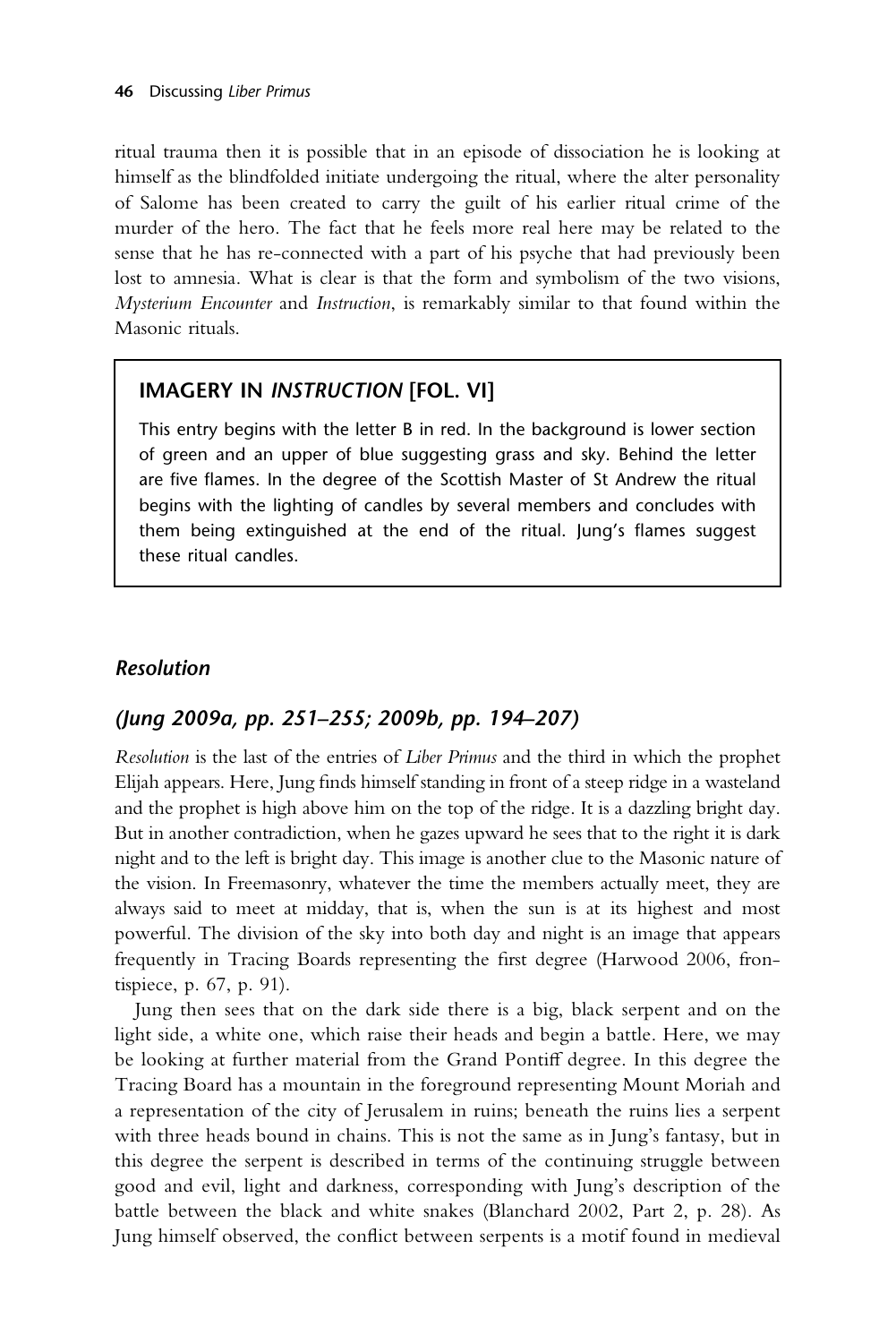alchemy and is related to the black and white Ouroborus which eats its own tail, a symbol of the clash of opposites (p. 252, note 210/ p. 196). The Ouroborus appears throughout Freemasonry and in this degree is described as an emblem of eternity (Blanchard 2002, Part 2, p. 28, note 210). The belief that Freemasonry was linked to alchemy and Rosicrucianism was popular in the seventeenth and early eighteenth centuries, and in the second half of the eighteenth century socalled 'alchemical degrees' were developed in the lodges on the Continent. The practice of posing riddles in the alchemical tradition was a means of hiding the Mysteries from the unworthy (Bogdan 2007, p. 68, p. 71).

Following the battle between the serpents in Jung's fantasy, Elijah climbs to a very high summit and he follows. There he comes to a structure made of huge blocks on a round embankment with a stone altar in the centre that Jung later identifies as a sacred Druidic site (p. 195, note 208/p. 195). One of the ancient traditions that Freemasonry acknowledges as parallel to its own is Druidism, and in the 30th Degree of the Scottish Rite, known as the Grand Elect Knight Kadosh, the Grand Pontiff is clothed in a long white robe, wears a long white beard and on his head is a crown of oak leaves, a clear reference to the appearance of a Druid (Blanchard 2002, Part 2, p. 262). Albert Pike (1871) also mentions the Druids in relation to nine of the Scottish Rite degrees. For Jung to identify this vision with Druidism suggests the possibility that he could have been remembering Druidic elements from some of the high degrees of Freemasonry.

In Jung's vision Elijah, standing on the stone altar, tells him that this is the temple of the sun where the light is collected. He then climbs down from the stone and his form shrinks to the size of a dwarf. Jung then follows Elijah into a dark cave, but is frightened and turns back to the yard where he paces back and forth amid the strangeness and confusion of the experience. It is deathly silent, but flooded with sunlight and the serpent of the prophet crawls over the stone. Jung sees a minuscule house with a portico against the rock; the serpents become very small and then he feels that he is shrinking himself (pp. 251–252/ pp. 194–195). Again, this seems to be another reference to the imagery of a Tracing Board and an experience of hypnotically entering the narrative and symbolism it conveys by 'shrinking' to the size of the illustrations in front of him.

In this vision Jung then experiences the walls enlarging into a huge mountain and then finds himself in a crater of the underworld where he again meets Elijah. Jung is dizzy with the madness and strangeness of it all, but Elijah reprimands him saying, 'How impetuous you are!' and tells him to step over to the crystal (p. 252/ p. 196). Here, Jung sees a frightening vision of Christ on the cross in his last hour of torment, as well as the Divine Child with the white serpent in his right hand and the black in his left. In the Grand Elect Knight Kadosh degree the Grand Marshall reprimands the candidate saying 'Your rashness is great! You wish to proceed? Your doom is sealed! - Punishment awaits you!' (Blanchard 2002, Part 2, p. 262).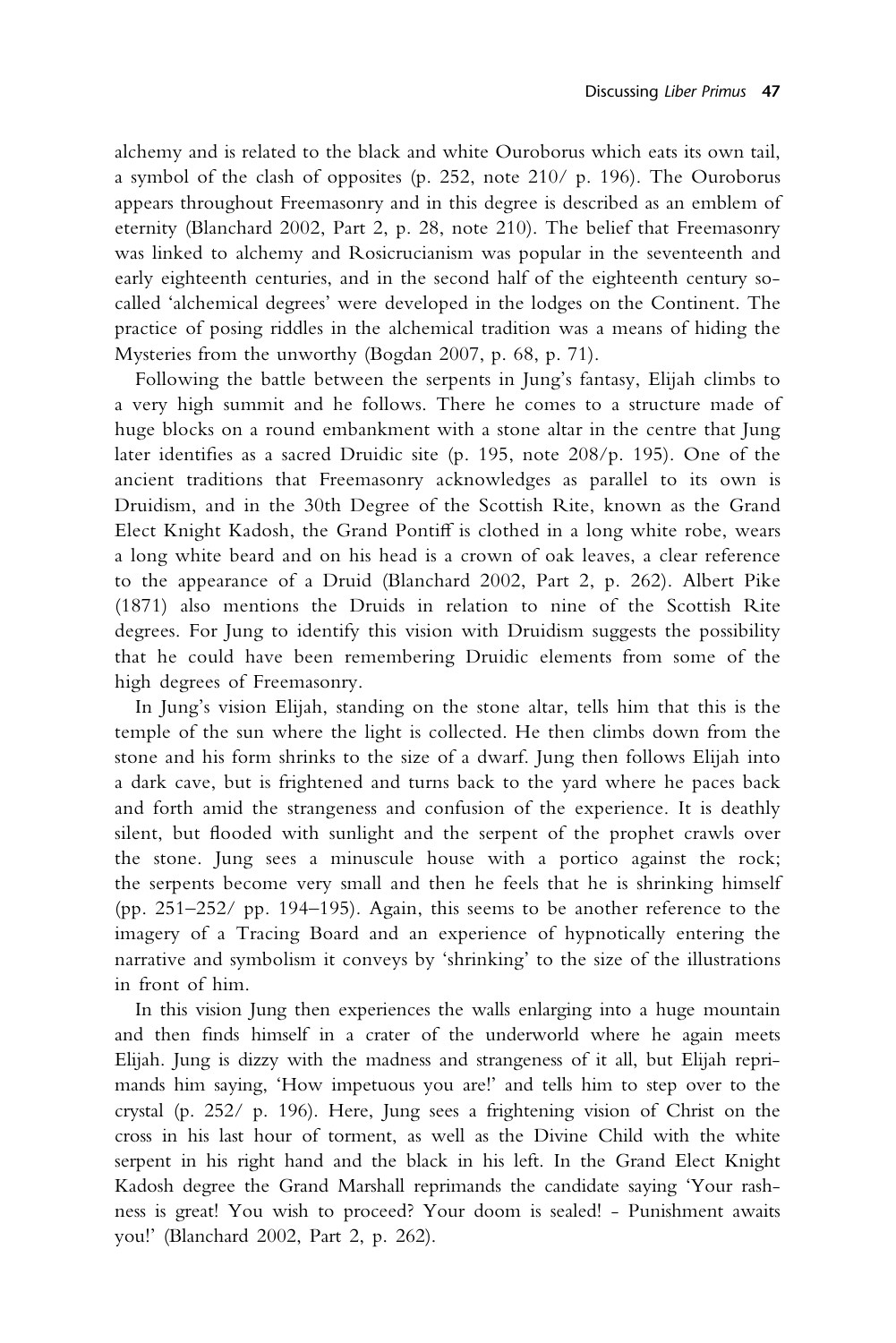Then, suddenly, in Jung's vision the black serpent winds around his feet and upward around his body forcing him into the pose of the crucified Christ. He is crushed by the coils of the serpent and his blood runs down the mountain; he then takes on the countenance of a lion. Salome says to him he is Christ, he sees the light and the serpent suddenly drops from his body. It is a moment of glory in which Elijah transforms into white light and Jung cries tears of rapture, though he hurries away feeling as if he has no part in the mystery. He then describes a feeling of floating, his feet not touching the ground (p. 252/ p. 198).

Despite the feeling that he might have been going mad, Jung was able to make sense of this imagery in terms of the ancient Mysteries, identifying it wholly as Mithraic symbolism (p. 252, note 211/ p. 197). Amongst Freemasons and other scholars there is the belief that Masonry has similar rites of initiation to that of Mithraism (Mackey 1905, p. 197; Burkert 1987, p. 41). As we have seen, the Sage of Mythras degree involves an interpretation of the initiation rites of this ancient Roman cult. In this ritual the brothers are called knights and wear a plate attached to a white sash that depicts a serpent coiled in a circle around a lion; the lion representing strength and the serpent wisdom (Yarker 1911, p. 71). Jung's horrifying experience of taking on the countenance of a lion and being encircled by the serpent again suggests the possibility that he might have been under hypnotic suggestion to experience the Mithraic symbolism of this degree as terrifying bodily sensations.

At the conclusion of this entry Jung feels that he must become Christ and suffer as he did (p.  $254/$  p.  $206$ ). In the literature of ritual abuse there are reports of children being hung on crosses, sometimes upside-down, in ceremonies simulating Christ's crucifixion (O'Donovan 1994, Lacter & Lehman 2008, p. 90; Miller 2012, p. 65). Jung's sense that he leaves the ground and is melting into air is clearly a description of the sensation of dissociation that could eventuate from such an ordeal. Following the vision, Jung tries to make sense of this experience in terms of the conflict between good and evil and he then focuses on the thinking process, which he calls 'forethinking', as opposed to the feelings. These thoughts tend to alleviate the stress of the original vision, but in the drafts upon which The Red Book was based he questions why these ideas are presented in the figures of a Jewish prophet and the heathen Salome (p. 253, note 227/ p. 201). He also focuses on the role of the child in these drafts and the sense that the divine can appear to a man to be childish, but interestingly crosses out some of the statements he makes about the perspective of the child (p. 254, note 238/ pp. 204–205). It is possible that his own 'forethinking' or intellectualisation of the experience has maintained him in the adult mode and not allowed him to fully identify with his child self, who appears to have undergone a terrifying and traumatic experience of simulated crucifixion. As Smith states, someone who has been ritually abused can have internal parts that are intellectually aware of the abuse but have no emotional connection to the original trauma (Smith 1993, p. 41).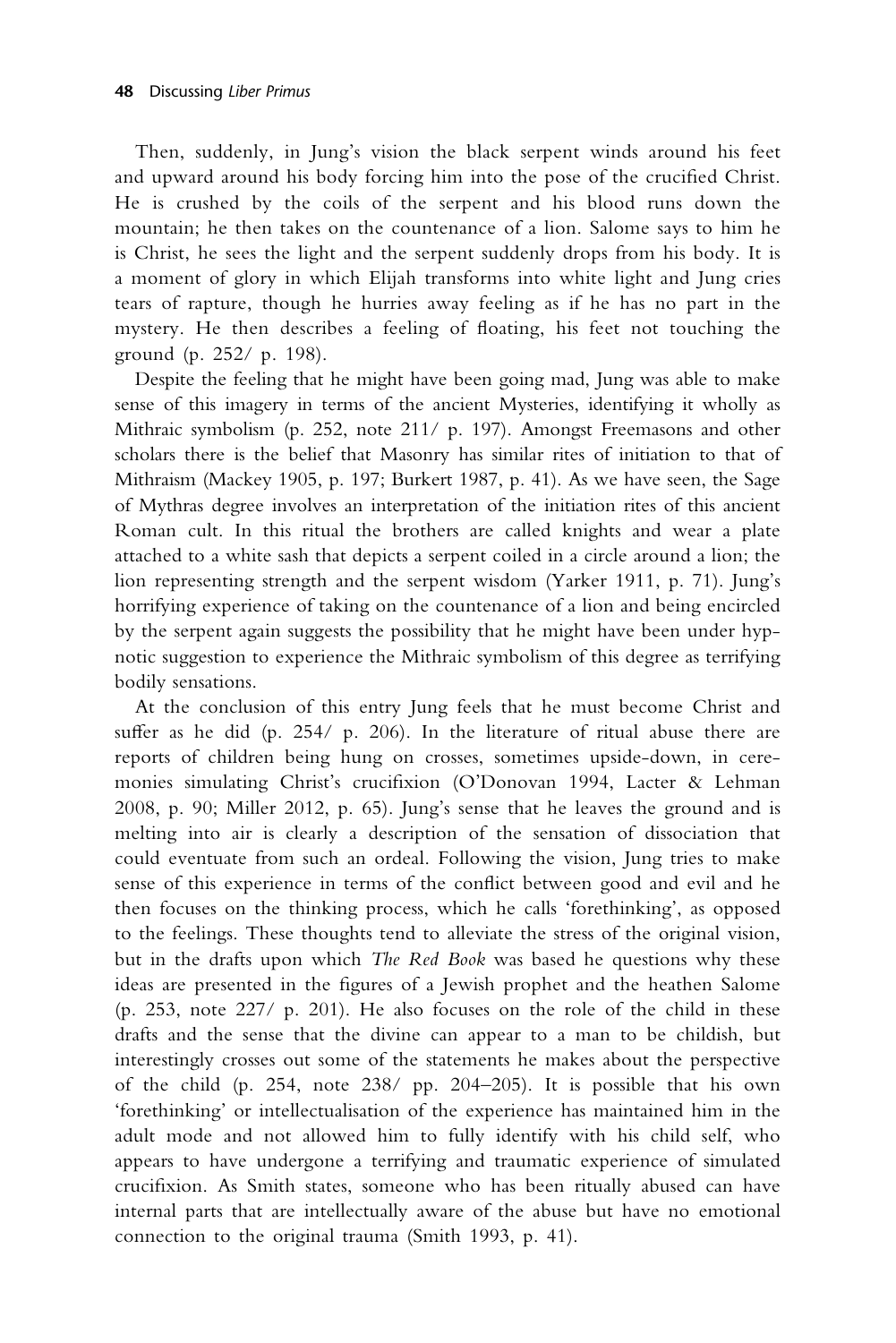#### IMAGERY IN RESOLUTION [FOL. VI]

The final illuminated letter in Liber Primus is very difficult to determine as the paint has flaked off from the surface. It does, however, appear to be a red cross on a gold background with the suggestion of a crucified figure and a dark blue serpent wound around the figure, relating to Jung's sensation of the serpent winding around his body. It is unfortunate that the image is so damaged as it is difficult to see whether the figure's proportions are those of an adult or a child.

#### **Notes**

- 1 The reference to Isaiah 53 being read out in the Rose Croix ritual does not appear in Cernaeau's version of the Scottish Rite, published by John Blanchard. However, Rev. E. C. King (n.d.), a 30th degree member of Freemasonry, refers to this passage appearing in other versions of the Rose Croix ritual.
- 2 The author visited Lake Constance on 7 October 2017.

#### References

- Blanchard, J. (2002). Scotch Rite Masonry Illustrated: The Complete Ritual of the Ancient and Accepted Scottish Rite, Parts 1 & 2, [1950]. Whitefish, MT: Kessinger.
- Bogdan, H. (2007). Western Esotericism and Rituals of Initiation. Albany: State University of New York Press.
- Buck, J. (1967). Symbolism of Freemasonry or Mystic Masonry and the Greater Mysteries of Antiquity. Chicago: Charles T. Powner.
- Burkert, W. (1987). Ancient Mystery Cults. Cambridge, Mass.: Harvard University Press.
- Eliade, M. (1995). Rites and Symbols of Initiation: The Mysteries of Birth and Rebirth, [1958]. Woodstock, Connecticut: Spring Publications.
- Gould, R. (1889). The History of Freemasonry: Its Antiquities, Symbols, Constitutions, Customs, Etc., vol. iii. [e-book] New York: John C. Yorston & Co. https://archive.org/details/his toryoffreemas03goul [Accessed 21 April 2018].
- Hall, M.P. (1937). Freemasonry of the Ancient Egyptians to Which is Added an Interpretation of the Crata Repoa Initiation Rite. [e-book] Hall Publishing. https://archive.org/details/Freema sonryOfTheAncientEgyptiansManlyPHall [Accessed 25 April 2018].
- Hamill, J. & Gilbert, R. (eds.) (2004). Freemasonry: A Celebration of the Craft. London: Angus.
- Harwood, J. (2006). The Freemasons. London: Hermes House.
- Hornung, E. (2001). The Secret Lore of Egypt: Its Impact on the West. Translated by D. Lorton [1999]. Ithaca: Cornell University Press.
- Hutton, R. (1999). The Triumph of the Moon: A History of Modern Pagan Witchcraft. Oxford: Oxford University Press.
- Jung, C.G. (1963). Memories, Dreams, Reflections. Edited by A. Jaffé. Translated by R. Winston & C. Winston. London: Collins.
- Jung, C.G. (ed.) (1964). Man and His Symbols. London: Aldus Books.
- Jung, C.G. (1979), Word and Image. Edited by A. Jaffé. Bollingen Series XCVII: 2. Princeton, NJ: Princeton University Press.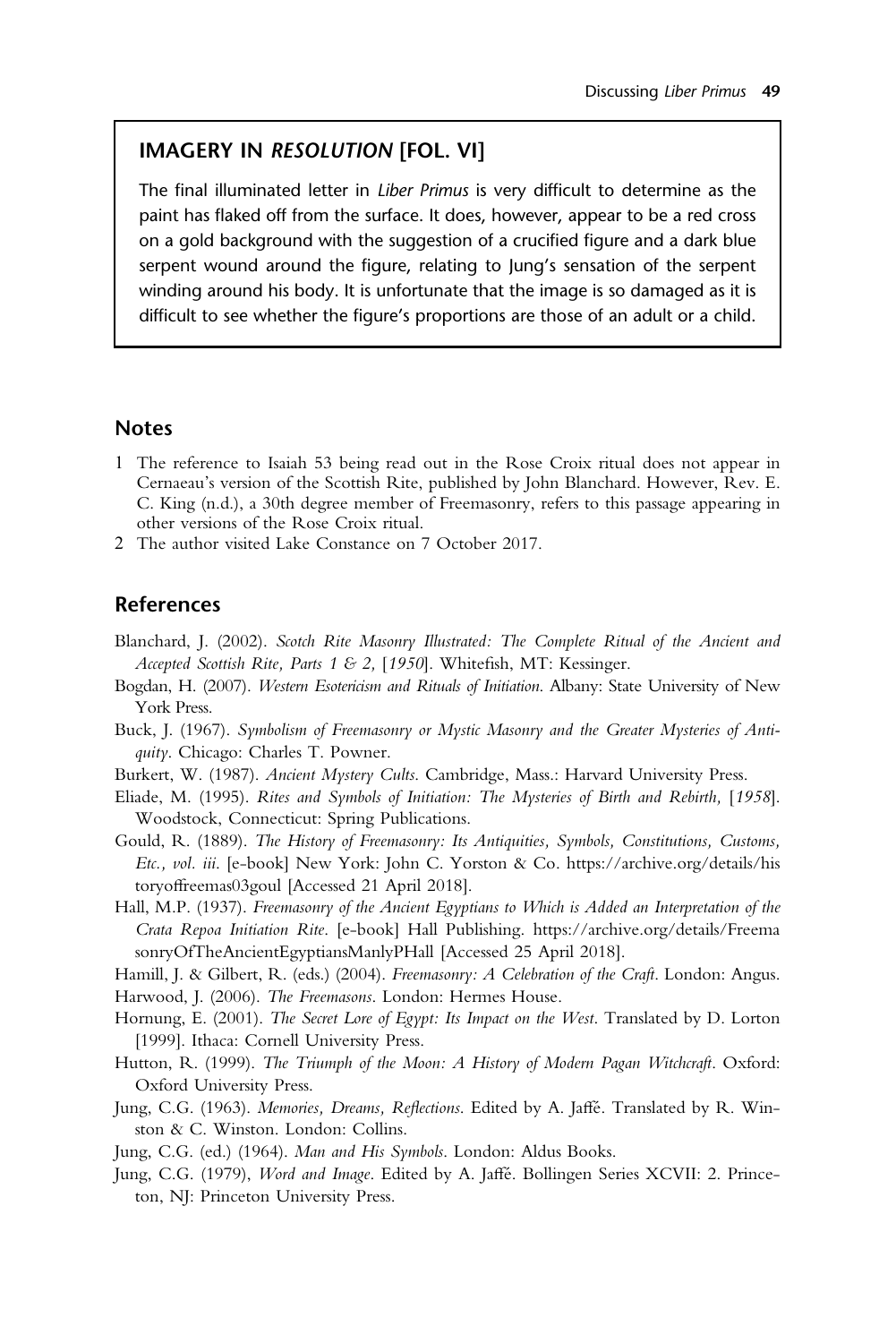- Jung, C.G. (2009a). The Red Book Liber Novus. Edited and translated by S. Shamdasani, U. Hoerni, M. Kyburz & J. Peck. Philemon Series. New York: W.W. Norton.
- Jung, C.G. (2009b). The Red Book: A Reader's Edition. Edited and translated by S. Shamdasani, U. Hoerni, M. Kyburz & J. Peck. Philemon Series. New York: W.W. Norton.
- King, E.C. (n.d.). The Christian Implications of the 18th Degree. www.rosecroix.org.au/3. html [Accessed 25 April 2018].
- Lacter, E.P. & Lehman, K.D. (2008). Guidelines to Differential Diagnosis between Schizophrenia and Ritual Abuse/Mind Control Traumatic Stress. In R. Noblitt & P. Perskin Noblitt (eds.). Ritual Abuse in the Twenty-First Century: Psychological, Forensic, Social, and Political Considerations (pp. 85–154). Bandon, OR: Robert D. Reed.
- Leadbeater, C.W. (1926). The Hidden Life in Freemasonry. 2nd edn. Adyar, Madras: The Theosophical Publishing House.
- Mackey, A.G. (1882). The Symbolism of Freemasonry: Illustrating and Explaining Its Science and Philosophy, Its Legends, Myths and Symbols. [e-book] No publisher, Kindle Edition.
- Mackey, A.G. (1905). The History of Freemasonry: Its Legends and Traditions, Its Chronological History. New York, London:The Masonic History Company. [e-book] http://www.bill heidrick.com/Orpd/Masonry/HisFreMas-1.pdf [Accessed 23 April 2018].
- Malcolmson, W.P. (1999). Behind Closed Doors: The Hidden Structure within the Orange Camp [the Royal Arch Purple Order] Examined from an Evangelical Perspective. Banbridge: Evangelical Truth.
- Mclaughlin, W. (2016). The Battle of Marignano: The Reason for (Almost) 500 Years of Swiss Neutrality. War History Online. https://www.warhistoryonline.com/history/ba ttle-marignano-reason-almost-500-years-swiss-neutrality.html [Accessed 25 April 2018].
- Miller, A. (2012). Healing the Unimaginable: Treating Ritual Abuse and Mind Control. London: Karnac.
- Noblitt, J.R. & Perskin Noblitt, P. (2014). Cult and Ritual Abuse: Narratives, Evidence and Healing Approaches. Santa Barbara: Praeger.
- Noll, R. (1999). Jung the Leontocephalus. In P. Bishop (ed.) Jung in Contexts: A Reader (pp. 51–91). London: Routledge.
- O'Donovan, E. (1994). Ritual Abuse: Information for Health and Welfare Professionals. Sydney: NSW Sexual Assault Committee.
- Pike, A. (1871). Morals and Dogma of the Ancient and Accepted Scottish Rite of Freemasonry, Supreme Council of the Thirty-Third Degree for the Southern Jurisdiction of the United States, Charleston. [e-book] http://www.sacred-texts.com/mas/md/index.htm [Accessed 25 April 2018].
- Shengold, L. (1989). Soul Murder: The Effects of Childhood Abuse and Deprivation. New Haven, CT: Yale University Press.
- Smith, M. (1993). Ritual Abuse: What it is, Why it Happens and How to Help. New York: HarperCollins.
- Stichting Argus (1970s). Ritual of the Nineteenth Degree Grand Pontiff, Ancient and Accepted Scottish Rite, Canada, Foundation Argus, Utrecht, Netherlands www.stichtinga rgus.nl/vrijmetselarij/r/aasr\_r19can.html [Accessed 25 April 2018].
- Stichting Argus (1995). Ceremony of a Chapter of Princes Rose Croix of Heredom, Foundation Argus, Utrecht, Netherlands. www.stichtingargus.nl/vrijmetselarij/ovoo\_ r18e.html [Accessed 25 April 2018].
- Stichting Argus (2008). Rectified Scottish Rite Grand Priory of England and Wales Ritual of Scottish Master of St. Andrew, Foundation Argus, Utrecht, Netherlands. www.stich tingargus.nl/vrijmetselarij/s/rsr\_r4b.html [Accessed 25 April 2018].
- Tolman, K. (2016). Mithraism: Deliverance and Deprogramming. Wellington, NZ: Restoration Gateway Ministries, Jubilee Resources International.